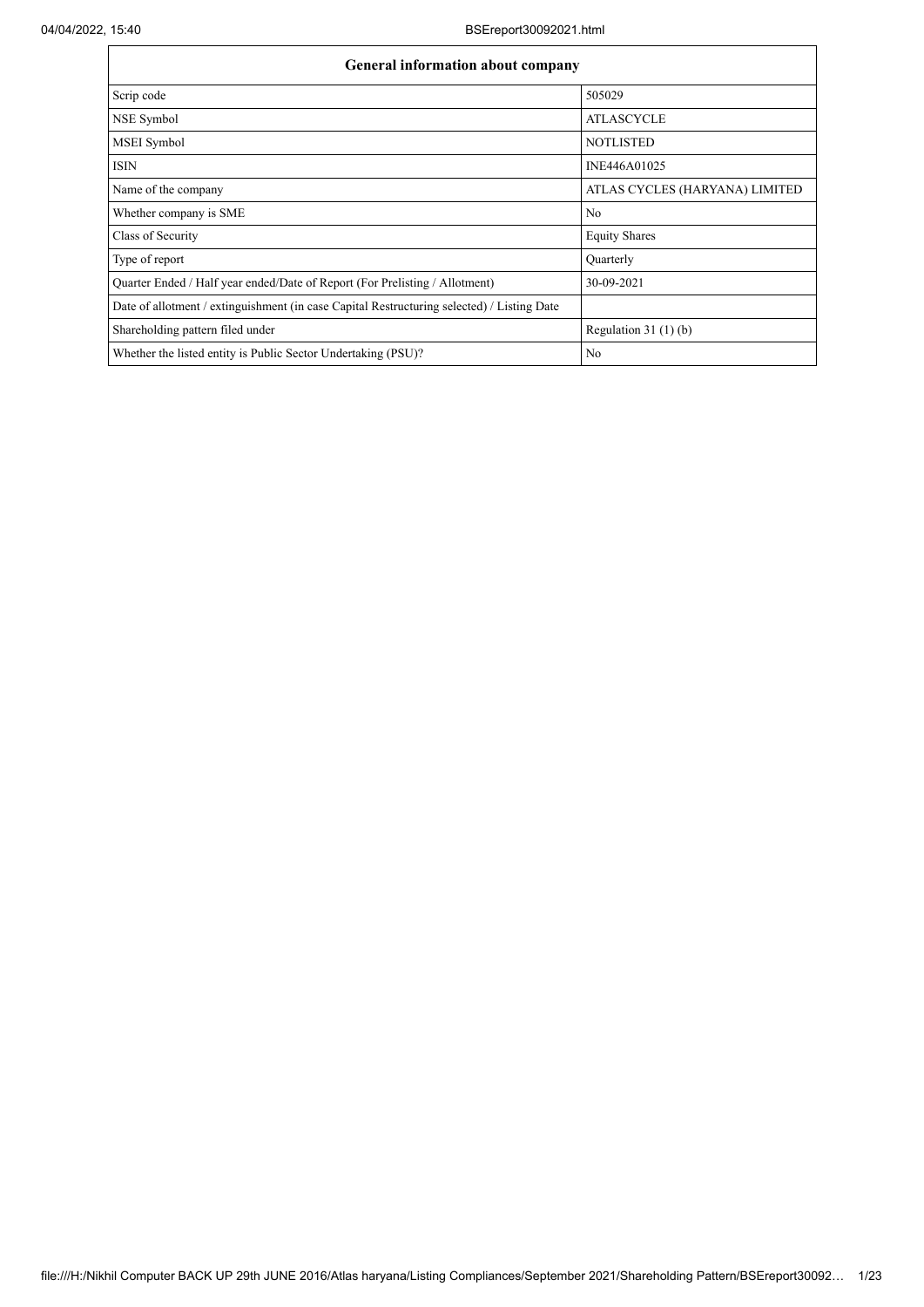|                | <b>Declaration</b>                                                                        |                |                                |                       |                             |  |  |  |  |  |  |  |  |
|----------------|-------------------------------------------------------------------------------------------|----------------|--------------------------------|-----------------------|-----------------------------|--|--|--|--|--|--|--|--|
| Sr.<br>No.     | Particular                                                                                | Yes/No         | Promoter and<br>Promoter Group | Public<br>shareholder | Non Promoter-<br>Non Public |  |  |  |  |  |  |  |  |
| $\mathbf{1}$   | Whether the Listed Entity has issued any partly paid up shares?                           | No             | No                             | N <sub>0</sub>        | N <sub>0</sub>              |  |  |  |  |  |  |  |  |
| $\overline{2}$ | Whether the Listed Entity has issued any Convertible Securities<br>$\mathcal{P}$          | No             | N <sub>0</sub>                 | N <sub>0</sub>        | N <sub>0</sub>              |  |  |  |  |  |  |  |  |
| 3              | Whether the Listed Entity has issued any Warrants?                                        | N <sub>0</sub> | N <sub>o</sub>                 | N <sub>o</sub>        | N <sub>0</sub>              |  |  |  |  |  |  |  |  |
| $\overline{4}$ | Whether the Listed Entity has any shares against which<br>depository receipts are issued? | N <sub>o</sub> | No                             | N <sub>o</sub>        | No                          |  |  |  |  |  |  |  |  |
| 5              | Whether the Listed Entity has any shares in locked-in?                                    | N <sub>o</sub> | No                             | N <sub>o</sub>        | N <sub>o</sub>              |  |  |  |  |  |  |  |  |
| 6              | Whether any shares held by promoters are pledge or otherwise<br>encumbered?               | N <sub>o</sub> | No                             |                       |                             |  |  |  |  |  |  |  |  |
| $\overline{7}$ | Whether company has equity shares with differential voting<br>rights?                     | N <sub>o</sub> | No                             | N <sub>o</sub>        | N <sub>o</sub>              |  |  |  |  |  |  |  |  |
| 8              | Whether the listed entity has any significant beneficial owner?                           | N <sub>0</sub> |                                |                       |                             |  |  |  |  |  |  |  |  |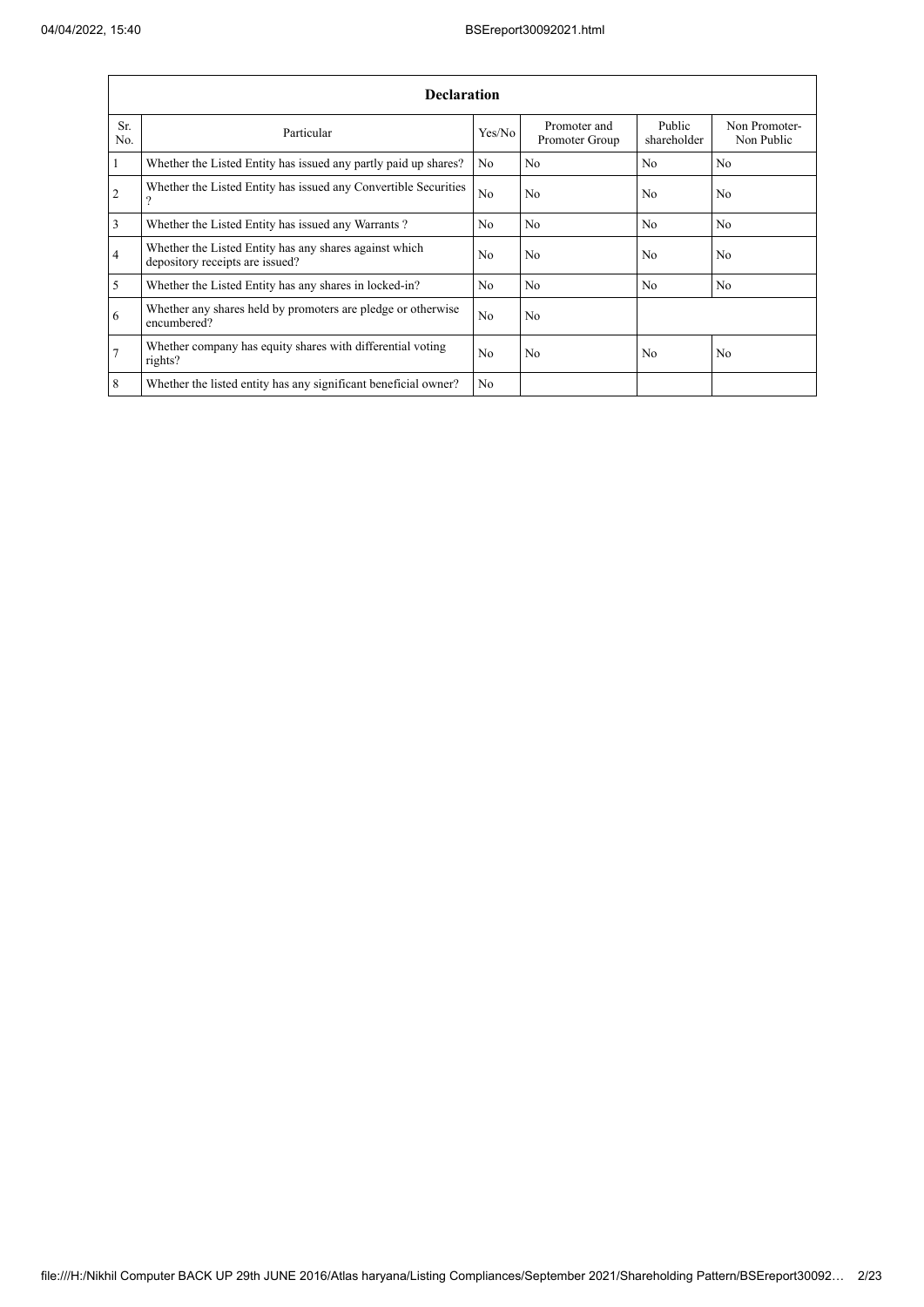$\Gamma$ 

|                                           |                                           |                       |                      |                   |                              |                                  | Table I - Summary Statement holding of specified securities |               |                                                                  |                           |            |  |
|-------------------------------------------|-------------------------------------------|-----------------------|----------------------|-------------------|------------------------------|----------------------------------|-------------------------------------------------------------|---------------|------------------------------------------------------------------|---------------------------|------------|--|
| Category                                  |                                           | Nos. Of               | No. of<br>fully paid | No. Of<br>Partly  | No. Of<br>shares             | Total nos.<br>shares             | Shareholding as a<br>% of total no. of                      |               | Number of Voting Rights held in each<br>class of securities (IX) |                           |            |  |
| Category<br>shareholder<br>$($ I)<br>(II) | of                                        | shareholders          | up equity            | paid-up<br>equity | underlying<br>Depository     | $held$ (VII)                     | shares (calculated<br>as per SCRR, 1957)                    |               |                                                                  | No of Voting (XIV) Rights | Total as a |  |
|                                           | (III)                                     | shares<br>held $(IV)$ | shares<br>held $(V)$ | Receipts<br>(VI)  | $= (IV) +$<br>$(V)$ + $(VI)$ | $(VIII)$ As a % of<br>$(A+B+C2)$ | Class<br>eg: $X$                                            | Class<br>eg:y | Total                                                            | $%$ of<br>$(A+B+C)$       |            |  |
| (A)                                       | Promoter<br>&<br>Promoter<br>Group        | 33                    | 2739500              |                   |                              | 2739500                          | 42.12                                                       | 2739500       |                                                                  | 2739500                   | 42.12      |  |
| (B)                                       | Public                                    | 10989                 | 3764338              |                   |                              | 3764338                          | 57.88                                                       | 3764338       |                                                                  | 3764338                   | 57.88      |  |
| (C)                                       | Non<br>Promoter-<br>Non Public            |                       |                      |                   |                              |                                  |                                                             |               |                                                                  |                           |            |  |
| (C1)                                      | <b>Shares</b><br>underlying<br><b>DRs</b> |                       |                      |                   |                              |                                  |                                                             |               |                                                                  |                           |            |  |
| (C2)                                      | Shares held<br>by<br>Employee<br>Trusts   |                       |                      |                   |                              |                                  |                                                             |               |                                                                  |                           |            |  |
|                                           | Total                                     | 11022                 | 6503838              |                   |                              | 6503838                          | 100                                                         | 6503838       |                                                                  | 6503838                   | 100        |  |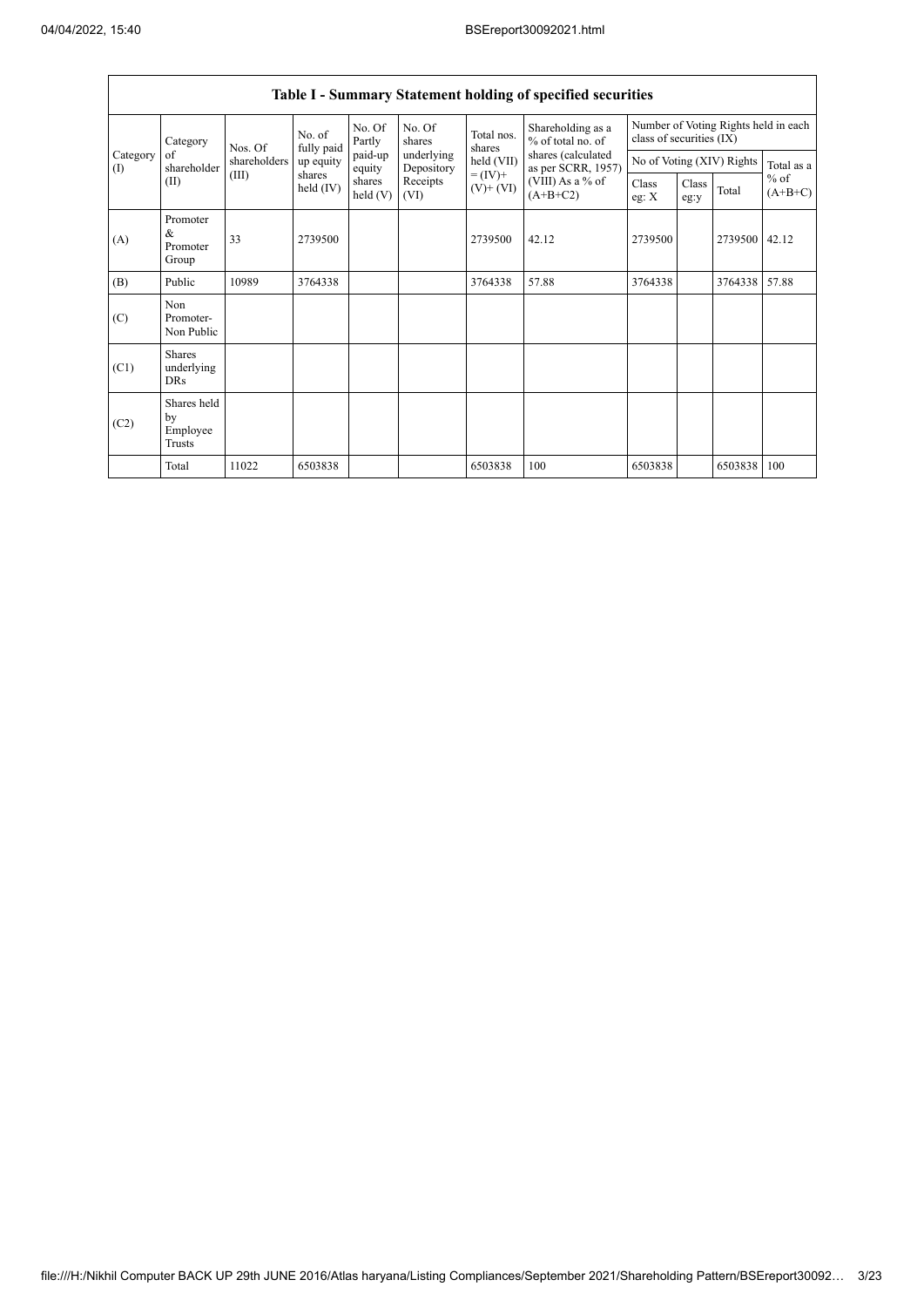|                 |                                                |                                                            |                                |                                                                                                                  | Table I - Summary Statement holding of specified securities                                |                                        |                                                  |                                                                               |                                                         |                                           |
|-----------------|------------------------------------------------|------------------------------------------------------------|--------------------------------|------------------------------------------------------------------------------------------------------------------|--------------------------------------------------------------------------------------------|----------------------------------------|--------------------------------------------------|-------------------------------------------------------------------------------|---------------------------------------------------------|-------------------------------------------|
| Category<br>(1) | Category<br>of<br>shareholder<br>(II)          | No. Of<br><b>Shares</b><br>Underlying                      | No. of<br>Shares<br>Underlying | No. Of Shares<br>Underlying<br>Outstanding<br>convertible<br>securities and<br>No. Of<br>Warrants $(X_i)$<br>(a) | Shareholding, as a %<br>assuming full<br>conversion of<br>convertible securities (         | Number of<br>Locked in<br>shares (XII) |                                                  | Number of<br><b>Shares</b><br>pledged or<br>otherwise<br>encumbered<br>(XIII) |                                                         | Number of<br>equity shares                |
|                 |                                                | Outstanding<br>convertible<br>securities<br>$(X_i)$<br>(X) | Outstanding<br>Warrants        |                                                                                                                  | as a percentage of<br>diluted share capital)<br>$(XI) = (VII)+(X) As a %$<br>of $(A+B+C2)$ | No.<br>(a)                             | As a<br>$%$ of<br>total<br>Shares<br>held<br>(b) | No.<br>(a)                                                                    | As a<br>$%$ of<br>total<br><b>Shares</b><br>held<br>(b) | held in<br>dematerialized<br>form $(XIV)$ |
| (A)             | Promoter<br>$\&$<br>Promoter<br>Group          |                                                            |                                |                                                                                                                  | 42.12                                                                                      |                                        |                                                  |                                                                               |                                                         | 2702448                                   |
| (B)             | Public                                         |                                                            |                                |                                                                                                                  | 57.88                                                                                      |                                        |                                                  |                                                                               |                                                         | 3513526                                   |
| (C)             | Non<br>Promoter-<br>Non Public                 |                                                            |                                |                                                                                                                  |                                                                                            |                                        |                                                  |                                                                               |                                                         |                                           |
| (C1)            | Shares<br>underlying<br><b>DRs</b>             |                                                            |                                |                                                                                                                  |                                                                                            |                                        |                                                  |                                                                               |                                                         |                                           |
| (C2)            | Shares held<br>by<br>Employee<br><b>Trusts</b> |                                                            |                                |                                                                                                                  |                                                                                            |                                        |                                                  |                                                                               |                                                         |                                           |
|                 | Total                                          |                                                            |                                |                                                                                                                  | 100                                                                                        |                                        |                                                  |                                                                               |                                                         | 6215974                                   |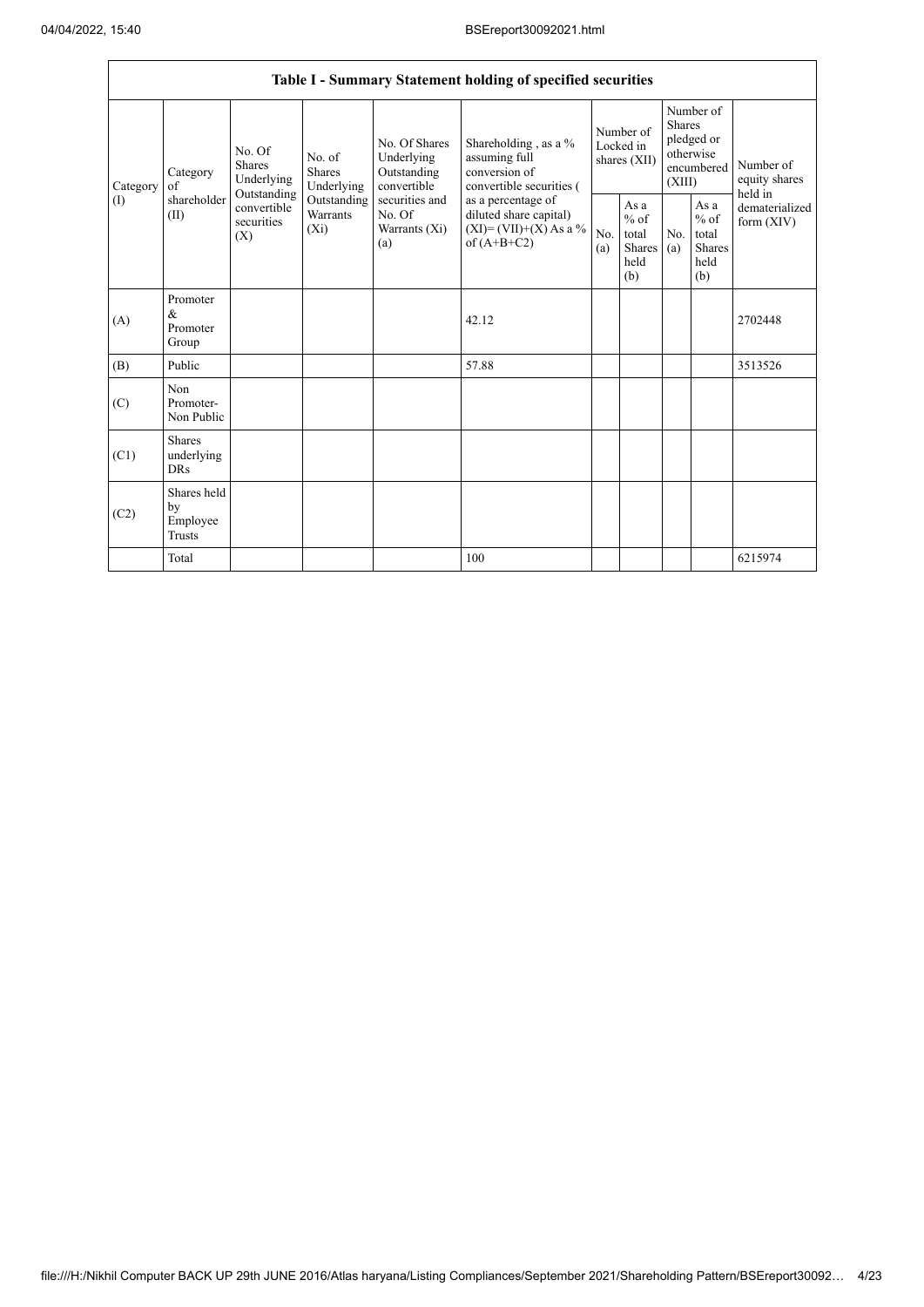| Table II - Statement showing shareholding pattern of the Promoter and Promoter Group        |                                                                                                                     |                         |                            |                                 |                                    |                             |                                              |                               |               |                                 |                           |  |
|---------------------------------------------------------------------------------------------|---------------------------------------------------------------------------------------------------------------------|-------------------------|----------------------------|---------------------------------|------------------------------------|-----------------------------|----------------------------------------------|-------------------------------|---------------|---------------------------------|---------------------------|--|
|                                                                                             |                                                                                                                     |                         | No. of                     | No.<br>Of                       | No. Of                             | Total<br>nos.               | Shareholding<br>as a % of total              | each class of securities (IX) |               | Number of Voting Rights held in |                           |  |
| Sr.                                                                                         | Category & Name<br>of the<br>Shareholders (I)                                                                       | Nos. Of<br>shareholders | fully<br>paid up<br>equity | Partly<br>paid-<br>up<br>equity | shares<br>underlying<br>Depository | shares<br>held<br>$(VII) =$ | no. of shares<br>(calculated as<br>per SCRR, | No of Voting (XIV) Rights     |               |                                 | Total<br>as a $%$<br>of   |  |
|                                                                                             |                                                                                                                     | (III)                   | shares<br>held (IV)        | shares<br>held<br>(V)           | Receipts<br>(VI)                   | $(IV)+$<br>$(V)+$<br>(VI)   | 1957) (VIII)<br>As a % of<br>$(A+B+C2)$      | Class eg:<br>X                | Class<br>eg:y | Total                           | Total<br>Voting<br>rights |  |
| A                                                                                           | Table II - Statement showing shareholding pattern of the Promoter and Promoter Group                                |                         |                            |                                 |                                    |                             |                                              |                               |               |                                 |                           |  |
| (1)                                                                                         | Indian                                                                                                              |                         |                            |                                 |                                    |                             |                                              |                               |               |                                 |                           |  |
| (a)                                                                                         | Individuals/Hindu<br>undivided Family                                                                               | 29                      | 1551050                    |                                 |                                    | 1551050                     | 23.85                                        | 1551050                       |               | 1551050                         | 23.85                     |  |
| (d)                                                                                         | Any Other<br>(specify)                                                                                              | $\overline{4}$          | 1188450                    |                                 |                                    | 1188450                     | 18.27                                        | 1188450                       |               | 1188450                         | 18.27                     |  |
| Sub-Total (A)<br>(1)                                                                        |                                                                                                                     | 33                      | 2739500                    |                                 |                                    | 2739500                     | 42.12                                        | 2739500                       |               | 2739500 42.12                   |                           |  |
| (2)                                                                                         | Foreign                                                                                                             |                         |                            |                                 |                                    |                             |                                              |                               |               |                                 |                           |  |
| Total<br>Shareholding<br>of Promoter<br>and Promoter<br>Group $(A)=$<br>$(A)(1)+(A)$<br>(2) |                                                                                                                     | 33                      | 2739500                    |                                 |                                    | 2739500                     | 42.12                                        | 2739500                       |               | 2739500 42.12                   |                           |  |
| $\, {\bf B}$                                                                                | Table III - Statement showing shareholding pattern of the Public shareholder                                        |                         |                            |                                 |                                    |                             |                                              |                               |               |                                 |                           |  |
| (1)                                                                                         | Institutions                                                                                                        |                         |                            |                                 |                                    |                             |                                              |                               |               |                                 |                           |  |
| (f)                                                                                         | Financial<br><b>Institutions/ Banks</b>                                                                             | 2                       | 202                        |                                 |                                    | 202                         | $\boldsymbol{0}$                             | 202                           |               | 202                             | $\boldsymbol{0}$          |  |
| Sub-Total (B)<br>(1)                                                                        |                                                                                                                     | $\mathfrak{2}$          | 202                        |                                 |                                    | 202                         | $\boldsymbol{0}$                             | 202                           |               | 202                             | $\boldsymbol{0}$          |  |
| (3)                                                                                         | Non-institutions                                                                                                    |                         |                            |                                 |                                    |                             |                                              |                               |               |                                 |                           |  |
| (a(i))                                                                                      | Individuals -<br>i.Individual<br>shareholders<br>holding nominal<br>share capital up to<br>Rs. 2 lakhs.             | 10797                   | 3209143                    |                                 |                                    | 3209143                     | 49.34                                        | 3209143                       |               | 3209143 49.34                   |                           |  |
| (a(ii))                                                                                     | Individuals - ii.<br>Individual<br>shareholders<br>holding nominal<br>share capital in<br>excess of Rs. 2<br>lakhs. | $\overline{c}$          | 122406                     |                                 |                                    | 122406                      | 1.88                                         | 122406                        |               | 122406                          | 1.88                      |  |
| (b)                                                                                         | NBFCs registered<br>with RBI                                                                                        | 1                       | 400                        |                                 |                                    | 400                         | 0.01                                         | 400                           |               | 400                             | 0.01                      |  |
| (e)                                                                                         | Any Other<br>(specify)                                                                                              | 187                     | 432187                     |                                 |                                    | 432187                      | 6.65                                         | 432187                        |               | 432187                          | 6.65                      |  |
| Sub-Total (B)<br>(3)                                                                        |                                                                                                                     | 10987                   | 3764136                    |                                 |                                    | 3764136                     | 57.88                                        | 3764136                       |               | 3764136                         | 57.88                     |  |
| <b>Total Public</b><br>Shareholding<br>$(B)=(B)(1)+$<br>$(B)(2)+(B)(3)$                     |                                                                                                                     | 10989                   | 3764338                    |                                 |                                    | 3764338                     | 57.88                                        | 3764338                       |               | 3764338                         | 57.88                     |  |
| $\mathbf C$                                                                                 | Table IV - Statement showing shareholding pattern of the Non Promoter- Non Public shareholder                       |                         |                            |                                 |                                    |                             |                                              |                               |               |                                 |                           |  |
| Total (<br>$A+B+C2$ )                                                                       |                                                                                                                     | 11022                   | 6503838                    |                                 |                                    | 6503838                     | 100                                          | 6503838                       |               | 6503838                         | 100                       |  |
| Total<br>$(A+B+C)$                                                                          |                                                                                                                     | 11022                   | 6503838                    |                                 |                                    | 6503838                     | 100                                          | 6503838                       |               | 6503838                         | 100                       |  |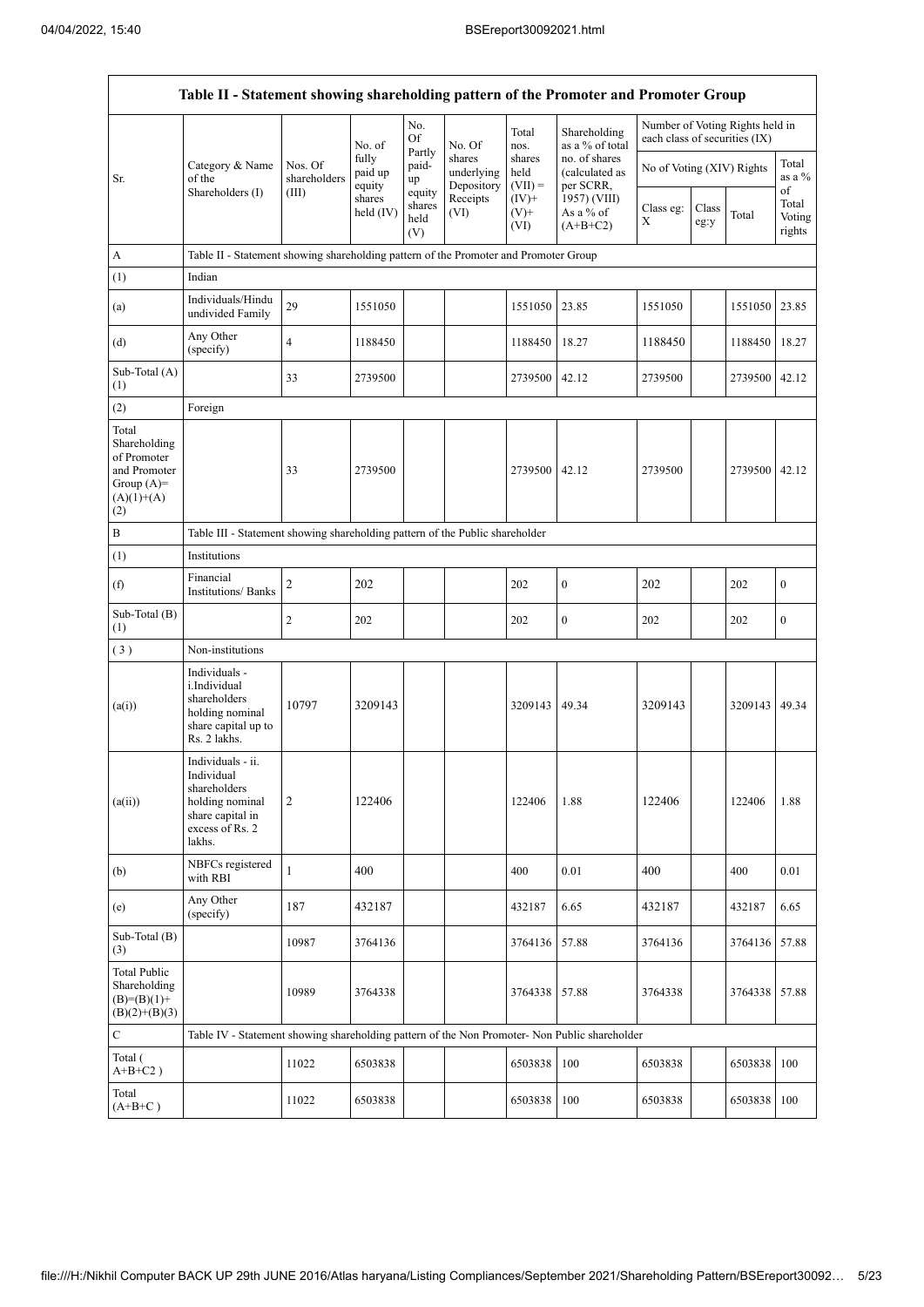$\mathbf{r}$ 

| Table II - Statement showing shareholding pattern of the Promoter and Promoter Group    |                                                 |                                                  |                                                                 |                                                                                                                        |                                                                |                                        |            |                                                                  |                                           |  |  |  |
|-----------------------------------------------------------------------------------------|-------------------------------------------------|--------------------------------------------------|-----------------------------------------------------------------|------------------------------------------------------------------------------------------------------------------------|----------------------------------------------------------------|----------------------------------------|------------|------------------------------------------------------------------|-------------------------------------------|--|--|--|
|                                                                                         | No. Of<br><b>Shares</b><br>Underlying           | No. of<br><b>Shares</b>                          | No. Of Shares<br>Underlying<br>Outstanding                      | Shareholding, as a %<br>assuming full<br>conversion of                                                                 |                                                                | Number of<br>Locked in<br>shares (XII) |            | Number of Shares<br>pledged or<br>otherwise<br>encumbered (XIII) | Number of<br>equity shares                |  |  |  |
| Sr.                                                                                     | Outstanding<br>convertible<br>securities<br>(X) | Underlying<br>Outstanding<br>Warrants<br>$(X_i)$ | convertible<br>securities and<br>No. Of<br>Warrants (Xi)<br>(a) | convertible securities (<br>as a percentage of<br>diluted share capital)<br>$(XI) = (VII)+(X) As a$<br>% of $(A+B+C2)$ | As a<br>$%$ of<br>No.<br>total<br>Shares<br>(a)<br>held<br>(b) |                                        | No.<br>(a) | As a % of total<br>Shares held<br>(b)                            | held in<br>dematerialized<br>form $(XIV)$ |  |  |  |
| $\mathbf{A}$                                                                            |                                                 |                                                  |                                                                 | Table II - Statement showing shareholding pattern of the Promoter and Promoter Group                                   |                                                                |                                        |            |                                                                  |                                           |  |  |  |
| (1)                                                                                     | Indian                                          |                                                  |                                                                 |                                                                                                                        |                                                                |                                        |            |                                                                  |                                           |  |  |  |
| (a)                                                                                     |                                                 |                                                  |                                                                 | 23.85                                                                                                                  |                                                                |                                        |            |                                                                  | 1521174                                   |  |  |  |
| (d)                                                                                     |                                                 |                                                  |                                                                 | 18.27                                                                                                                  |                                                                |                                        |            |                                                                  | 1181274                                   |  |  |  |
| Sub-Total (A)<br>(1)                                                                    |                                                 |                                                  |                                                                 | 42.12                                                                                                                  |                                                                |                                        |            |                                                                  | 2702448                                   |  |  |  |
| (2)                                                                                     | Foreign                                         |                                                  |                                                                 |                                                                                                                        |                                                                |                                        |            |                                                                  |                                           |  |  |  |
| Total<br>Shareholding<br>of Promoter<br>and Promoter<br>Group $(A)=$<br>$(A)(1)+(A)(2)$ |                                                 |                                                  |                                                                 | 42.12                                                                                                                  |                                                                |                                        |            |                                                                  | 2702448                                   |  |  |  |
| $\, {\bf B}$                                                                            |                                                 |                                                  |                                                                 | Table III - Statement showing shareholding pattern of the Public shareholder                                           |                                                                |                                        |            |                                                                  |                                           |  |  |  |
| (1)                                                                                     | Institutions                                    |                                                  |                                                                 |                                                                                                                        |                                                                |                                        |            |                                                                  |                                           |  |  |  |
| (f)                                                                                     |                                                 |                                                  |                                                                 | $\boldsymbol{0}$                                                                                                       |                                                                |                                        |            |                                                                  | 202                                       |  |  |  |
| Sub-Total (B)<br>(1)                                                                    |                                                 |                                                  |                                                                 | $\boldsymbol{0}$                                                                                                       |                                                                |                                        |            |                                                                  | 202                                       |  |  |  |
| (3)                                                                                     | Non-institutions                                |                                                  |                                                                 |                                                                                                                        |                                                                |                                        |            |                                                                  |                                           |  |  |  |
| (a(i))                                                                                  |                                                 |                                                  |                                                                 | 49.34                                                                                                                  |                                                                |                                        |            |                                                                  | 2961211                                   |  |  |  |
| (a(ii))                                                                                 |                                                 |                                                  |                                                                 | 1.88                                                                                                                   |                                                                |                                        |            |                                                                  | 122406                                    |  |  |  |
| (b)                                                                                     |                                                 |                                                  |                                                                 | 0.01                                                                                                                   |                                                                |                                        |            |                                                                  | 400                                       |  |  |  |
| (e)                                                                                     |                                                 |                                                  |                                                                 | 6.65                                                                                                                   |                                                                |                                        |            |                                                                  | 429307                                    |  |  |  |
| Sub-Total (B)<br>(3)                                                                    |                                                 |                                                  |                                                                 | 57.88                                                                                                                  |                                                                |                                        |            |                                                                  | 3513324                                   |  |  |  |
| <b>Total Public</b><br>Shareholding<br>$(B)=(B)(1)+$<br>$(B)(2)+(B)(3)$                 |                                                 |                                                  |                                                                 | 57.88                                                                                                                  |                                                                |                                        |            |                                                                  | 3513526                                   |  |  |  |
| $\mathbf C$                                                                             |                                                 |                                                  |                                                                 | Table IV - Statement showing shareholding pattern of the Non Promoter- Non Public shareholder                          |                                                                |                                        |            |                                                                  |                                           |  |  |  |
| Total (<br>$A+B+C2$ )                                                                   |                                                 |                                                  |                                                                 | 100                                                                                                                    |                                                                |                                        |            |                                                                  | 6215974                                   |  |  |  |
| Total<br>$(A+B+C)$                                                                      |                                                 |                                                  |                                                                 | 100                                                                                                                    |                                                                |                                        |            |                                                                  | 6215974                                   |  |  |  |
|                                                                                         |                                                 |                                                  |                                                                 | Disclosure of notes in case of promoter holiding in dematerialsed form is less than 100 percentage                     |                                                                |                                        |            | Textual<br>Information $(1)$                                     |                                           |  |  |  |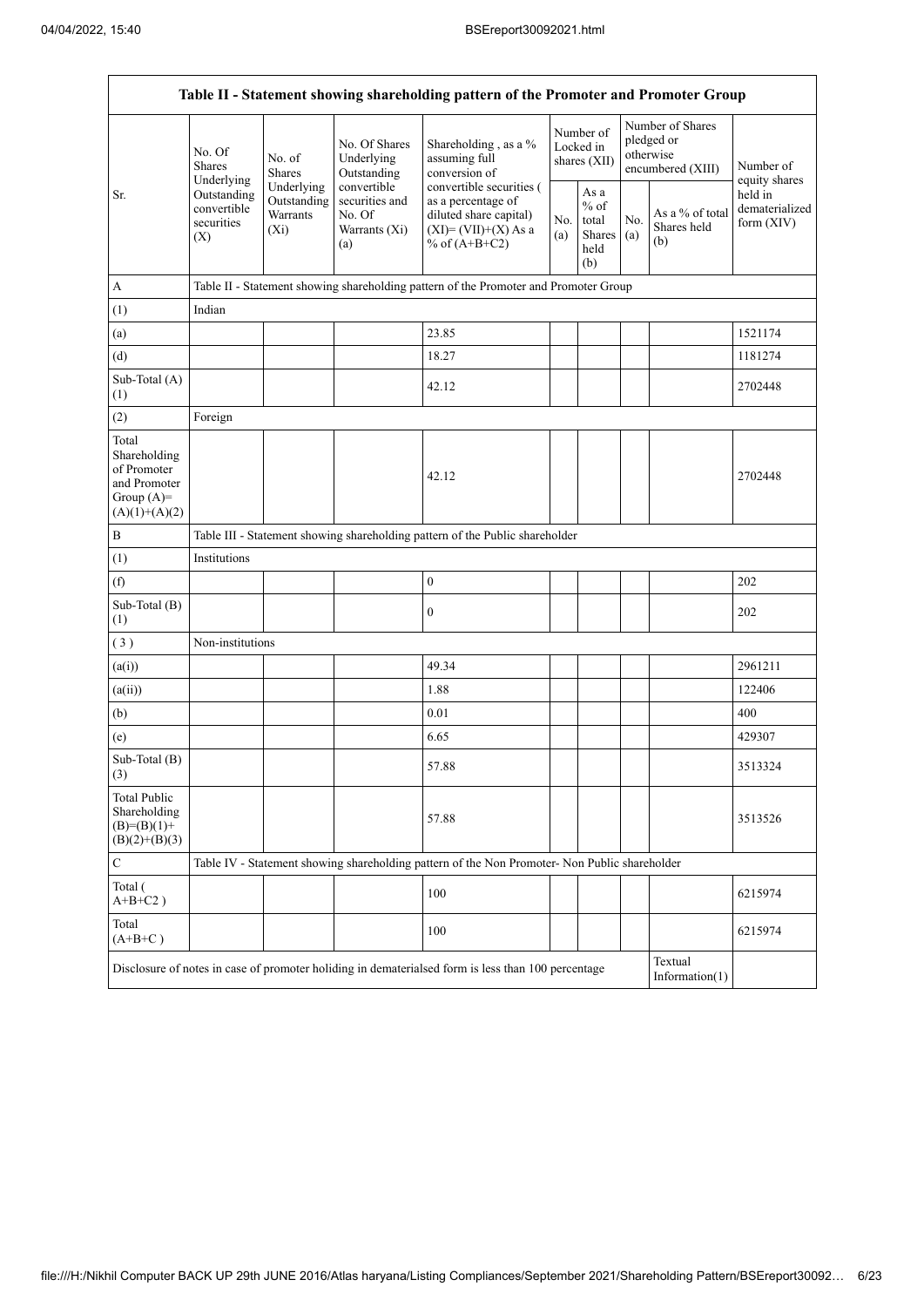$\overline{1}$ 

|                       | <b>Text Block</b>                                                                                                                                                                                                                                                                                                                                                                   |
|-----------------------|-------------------------------------------------------------------------------------------------------------------------------------------------------------------------------------------------------------------------------------------------------------------------------------------------------------------------------------------------------------------------------------|
| Textual Information() | 1. M/s Corona Rim Manufacturing Co Ltd and Ms Renu Aggarwal were requested to convert their equity<br>shares in demat form and till date there has been no response. 2. Mr. Arun Kapur and Mrs Bimla Kapur<br>were Expired, whose death certificates have already been submitted.2. Karta of B.D. Kapur (HUF) has<br>expired, whose death certificates have already been submitted. |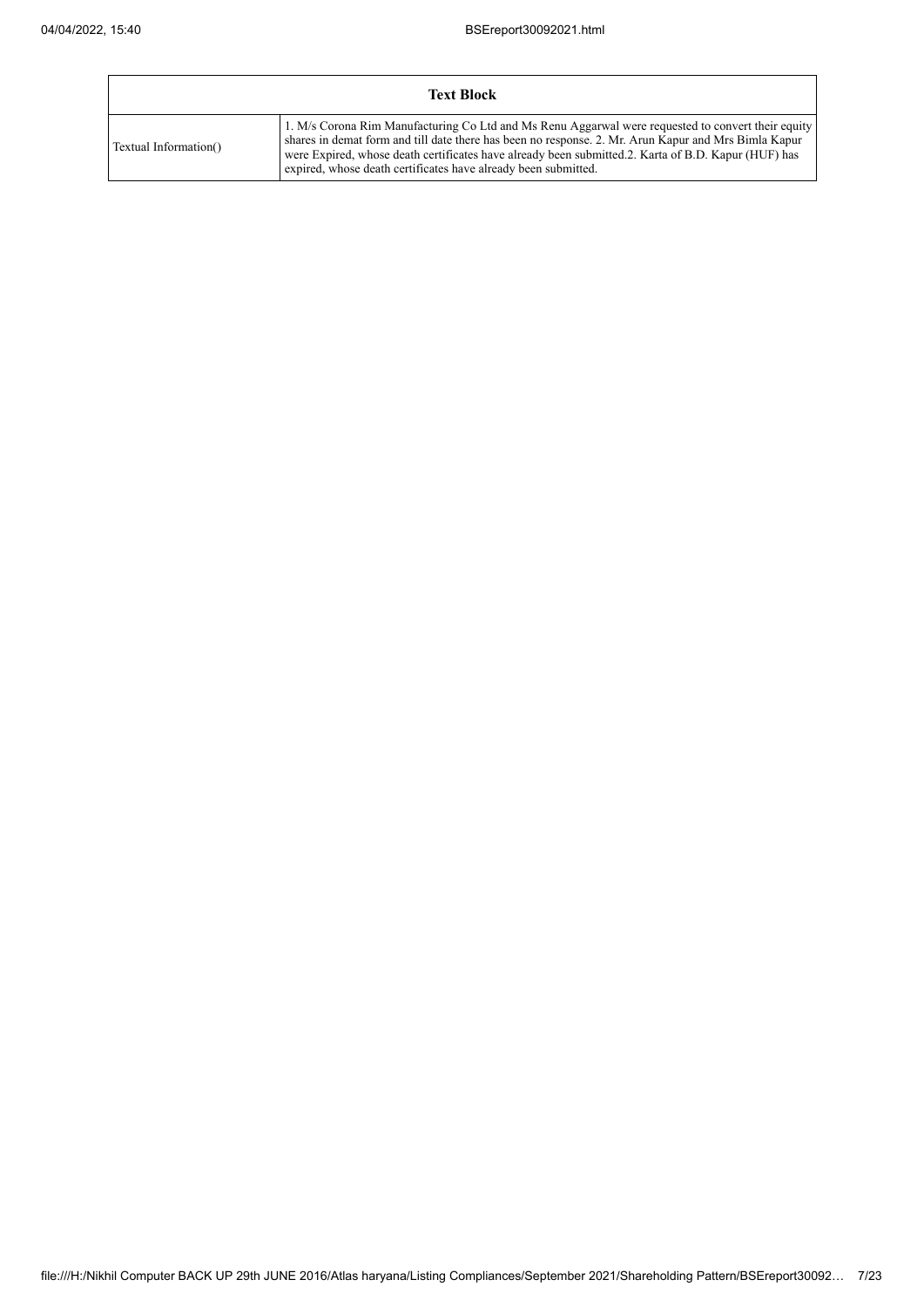| Individuals/Hindu undivided Family                                                                                                                                                       |                              |                               |                              |                               |                                          |                                  |                               |  |  |  |  |  |
|------------------------------------------------------------------------------------------------------------------------------------------------------------------------------------------|------------------------------|-------------------------------|------------------------------|-------------------------------|------------------------------------------|----------------------------------|-------------------------------|--|--|--|--|--|
| Searial No.                                                                                                                                                                              | $\mathbf{1}$                 | $\sqrt{2}$                    | 3                            | $\overline{4}$                | 5                                        | 6                                | $\tau$                        |  |  |  |  |  |
| Name of the<br>Shareholders (I)                                                                                                                                                          | <b>BINDU</b><br><b>KAPUR</b> | <b>SANJAY</b><br><b>KAPUR</b> | <b>SALIL</b><br><b>KAPUR</b> | <b>GIRISH</b><br><b>KAPUR</b> | <b>RADHIKA</b><br>GIRISH<br><b>KAPUR</b> | <b>MADHVI</b><br><b>MALHOTRA</b> | <b>RISHAV</b><br><b>KAPUR</b> |  |  |  |  |  |
| PAN(II)                                                                                                                                                                                  | AAMPK0527G                   | AAMPK9529Q                    | AANPK7933K                   | AEHPK7076D                    | AFFPK5696G                               | AFGPM2280M                       | AFNPK2930H                    |  |  |  |  |  |
| No. of fully paid<br>up equity shares<br>held (IV)                                                                                                                                       | 24262                        | 230422                        | 532                          | 141684                        | 132968                                   | 21832                            | 37390                         |  |  |  |  |  |
| No. Of Partly paid-<br>up equity shares<br>held (V)                                                                                                                                      |                              |                               |                              |                               |                                          |                                  |                               |  |  |  |  |  |
| No. Of shares<br>underlying<br>Depository<br>Receipts (VI)                                                                                                                               |                              |                               |                              |                               |                                          |                                  |                               |  |  |  |  |  |
| Total nos. shares<br>held $(VII) = (IV) +$<br>$(V)$ + $(VI)$                                                                                                                             | 24262                        | 230422                        | 532                          | 141684                        | 132968                                   | 21832                            | 37390                         |  |  |  |  |  |
| Shareholding as a<br>% of total no. of<br>shares (calculated<br>as per SCRR,<br>1957) (VIII) As a<br>% of $(A+B+C2)$                                                                     | 0.37                         | 3.54                          | 0.01                         | 2.18                          | 2.04                                     | 0.34                             | 0.57                          |  |  |  |  |  |
| Number of Voting Rights held in each class of securities (IX)                                                                                                                            |                              |                               |                              |                               |                                          |                                  |                               |  |  |  |  |  |
| Class eg:X                                                                                                                                                                               | 24262                        | 230422                        | 532                          | 141684                        | 132968                                   | 21832                            | 37390                         |  |  |  |  |  |
| Class eg:y                                                                                                                                                                               |                              |                               |                              |                               |                                          |                                  |                               |  |  |  |  |  |
| Total                                                                                                                                                                                    | 24262                        | 230422                        | 532                          | 141684                        | 132968                                   | 21832                            | 37390                         |  |  |  |  |  |
| Total as a % of<br><b>Total Voting rights</b>                                                                                                                                            | 0.37                         | 3.54                          | 0.01                         | 2.18                          | 2.04                                     | 0.34                             | 0.57                          |  |  |  |  |  |
| No. Of Shares<br>Underlying<br>Outstanding<br>convertible<br>securities $(X)$                                                                                                            |                              |                               |                              |                               |                                          |                                  |                               |  |  |  |  |  |
| No. of Shares<br>Underlying<br>Outstanding<br>Warrants (Xi)                                                                                                                              |                              |                               |                              |                               |                                          |                                  |                               |  |  |  |  |  |
| No. Of Shares<br>Underlying<br>Outstanding<br>convertible<br>securities and No.<br>Of Warrants (Xi)<br>(a)                                                                               |                              |                               |                              |                               |                                          |                                  |                               |  |  |  |  |  |
| Shareholding, as a<br>% assuming full<br>conversion of<br>convertible<br>securities (as a<br>percentage of<br>diluted share<br>capital) (XI)=<br>$(VII)+(Xi)(a)$ As a<br>% of $(A+B+C2)$ | 0.37                         | 3.54                          | 0.01                         | 2.18                          | 2.04                                     | 0.34                             | 0.57                          |  |  |  |  |  |
| Number of Locked in shares (XII)                                                                                                                                                         |                              |                               |                              |                               |                                          |                                  |                               |  |  |  |  |  |
| No. (a)                                                                                                                                                                                  |                              |                               |                              |                               |                                          |                                  |                               |  |  |  |  |  |
| As a % of total<br>Shares held (b)                                                                                                                                                       |                              |                               |                              |                               |                                          |                                  |                               |  |  |  |  |  |
| Number of Shares pledged or otherwise encumbered (XIII)                                                                                                                                  |                              |                               |                              |                               |                                          |                                  |                               |  |  |  |  |  |
| No. (a)                                                                                                                                                                                  |                              |                               |                              |                               |                                          |                                  |                               |  |  |  |  |  |
| As a % of total<br>Shares held (b)                                                                                                                                                       |                              |                               |                              |                               |                                          |                                  |                               |  |  |  |  |  |
| Number of equity<br>shares held in<br>dematerialized<br>form (XIV)                                                                                                                       | 24262                        | 213198                        | 532                          | 141684                        | 132968                                   | 21832                            | 37390                         |  |  |  |  |  |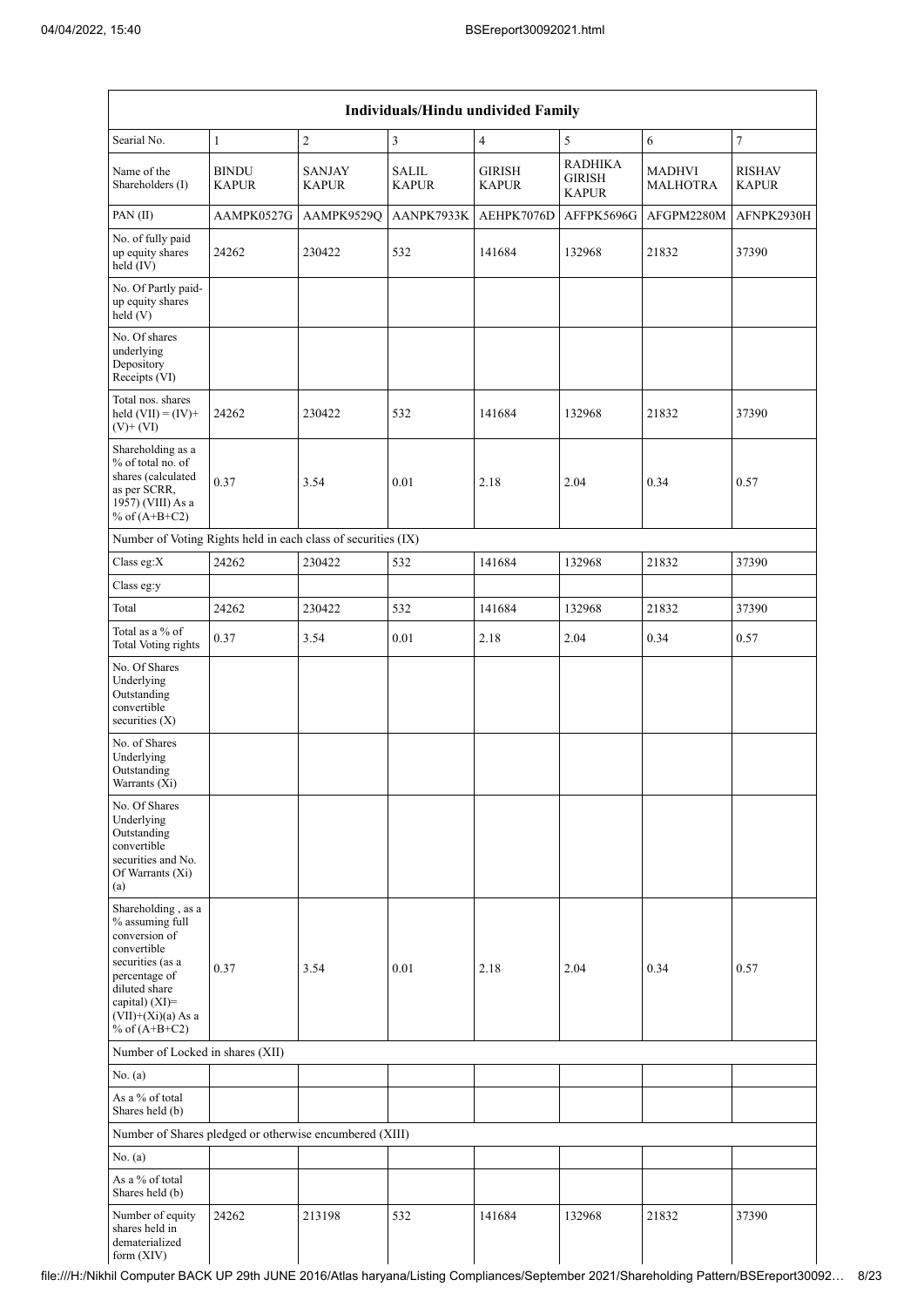|                                 | Reason for not providing PAN |                   |                   |                   |                   |                   |                   |  |  |  |  |  |
|---------------------------------|------------------------------|-------------------|-------------------|-------------------|-------------------|-------------------|-------------------|--|--|--|--|--|
| Reason for not<br>providing PAN |                              |                   |                   |                   |                   |                   |                   |  |  |  |  |  |
| Shareholder type                | Promoter<br>Group            | Promoter<br>Group | Promoter<br>Group | Promoter<br>Group | Promoter<br>Group | Promoter<br>Group | Promoter<br>Group |  |  |  |  |  |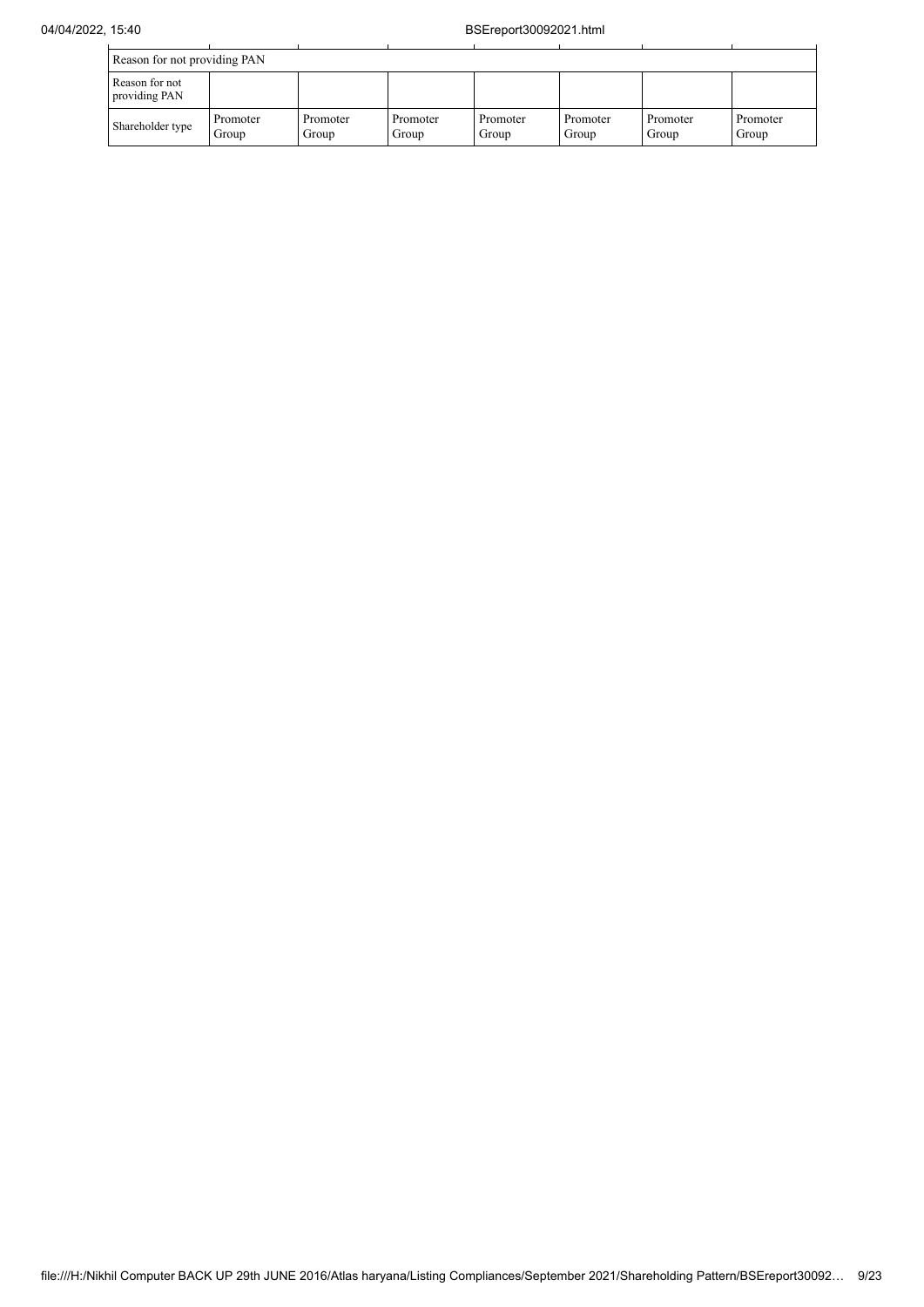| Individuals/Hindu undivided Family                                                                                                                                                       |                                  |                              |                               |                                 |                                |                             |                              |  |  |  |  |  |
|------------------------------------------------------------------------------------------------------------------------------------------------------------------------------------------|----------------------------------|------------------------------|-------------------------------|---------------------------------|--------------------------------|-----------------------------|------------------------------|--|--|--|--|--|
| Searial No.                                                                                                                                                                              | $\,8\,$                          | 9                            | 10                            | 11                              | 12                             | 13                          | 14                           |  |  |  |  |  |
| Name of the<br>Shareholders (I)                                                                                                                                                          | <b>PRASHANNT</b><br><b>KAPUR</b> | <b>RAHUL</b><br><b>KAPUR</b> | <b>ASHWIN</b><br><b>KAPUR</b> | <b>SIDDHANT</b><br><b>KAPUR</b> | <b>ABHINAV</b><br><b>KAPUR</b> | <b>ACHLA</b><br><b>BAWA</b> | <b>MEERA</b><br><b>KAPUR</b> |  |  |  |  |  |
| PAN(II)                                                                                                                                                                                  | AGDPK3568L                       | AKPPK3806P                   | AMFPK4260P                    | AMFPK4264K                      | AMFPK9091A                     | AALPB2968H                  | AAJPK9975H                   |  |  |  |  |  |
| No. of fully paid<br>up equity shares<br>held (IV)                                                                                                                                       | 26198                            | 37388                        | 26198                         | 43324                           | 48700                          | 99                          | 23646                        |  |  |  |  |  |
| No. Of Partly paid-<br>up equity shares<br>held(V)                                                                                                                                       |                                  |                              |                               |                                 |                                |                             |                              |  |  |  |  |  |
| No. Of shares<br>underlying<br>Depository<br>Receipts (VI)                                                                                                                               |                                  |                              |                               |                                 |                                |                             |                              |  |  |  |  |  |
| Total nos. shares<br>held $(VII) = (IV) +$<br>$(V)+(VI)$                                                                                                                                 | 26198                            | 37388                        | 26198                         | 43324                           | 48700                          | 99                          | 23646                        |  |  |  |  |  |
| Shareholding as a<br>% of total no. of<br>shares (calculated<br>as per SCRR,<br>1957) (VIII) As a<br>% of $(A+B+C2)$                                                                     | 0.4                              | 0.57                         | 0.4                           | 0.67                            | 0.75                           | $\boldsymbol{0}$            | 0.36                         |  |  |  |  |  |
| Number of Voting Rights held in each class of securities (IX)                                                                                                                            |                                  |                              |                               |                                 |                                |                             |                              |  |  |  |  |  |
| Class eg: $X$                                                                                                                                                                            | 26198                            | 37388                        | 26198                         | 43324                           | 48700                          | 99                          | 23646                        |  |  |  |  |  |
| Class eg:y                                                                                                                                                                               |                                  |                              |                               |                                 |                                |                             |                              |  |  |  |  |  |
| Total                                                                                                                                                                                    | 26198                            | 37388                        | 26198                         | 43324                           | 48700                          | 99                          | 23646                        |  |  |  |  |  |
| Total as a % of<br><b>Total Voting rights</b>                                                                                                                                            | 0.4                              | 0.57                         | 0.4                           | 0.67                            | 0.75                           | $\boldsymbol{0}$            | 0.36                         |  |  |  |  |  |
| No. Of Shares<br>Underlying<br>Outstanding<br>convertible<br>securities $(X)$                                                                                                            |                                  |                              |                               |                                 |                                |                             |                              |  |  |  |  |  |
| No. of Shares<br>Underlying<br>Outstanding<br>Warrants (Xi)                                                                                                                              |                                  |                              |                               |                                 |                                |                             |                              |  |  |  |  |  |
| No. Of Shares<br>Underlying<br>Outstanding<br>convertible<br>securities and No.<br>Of Warrants (Xi)<br>(a)                                                                               |                                  |                              |                               |                                 |                                |                             |                              |  |  |  |  |  |
| Shareholding, as a<br>% assuming full<br>conversion of<br>convertible<br>securities (as a<br>percentage of<br>diluted share<br>capital) (XI)=<br>$(VII)+(Xi)(a)$ As a<br>% of $(A+B+C2)$ | 0.4                              | 0.57                         | 0.4                           | 0.67                            | 0.75                           | $\boldsymbol{0}$            | 0.36                         |  |  |  |  |  |
| Number of Locked in shares (XII)                                                                                                                                                         |                                  |                              |                               |                                 |                                |                             |                              |  |  |  |  |  |
| No. (a)                                                                                                                                                                                  |                                  |                              |                               |                                 |                                |                             |                              |  |  |  |  |  |
| As a % of total<br>Shares held (b)                                                                                                                                                       |                                  |                              |                               |                                 |                                |                             |                              |  |  |  |  |  |
| Number of Shares pledged or otherwise encumbered (XIII)                                                                                                                                  |                                  |                              |                               |                                 |                                |                             |                              |  |  |  |  |  |
| No. (a)                                                                                                                                                                                  |                                  |                              |                               |                                 |                                |                             |                              |  |  |  |  |  |
| As a % of total<br>Shares held (b)                                                                                                                                                       |                                  |                              |                               |                                 |                                |                             |                              |  |  |  |  |  |
| Number of equity<br>shares held in<br>dematerialized<br>form (XIV)                                                                                                                       | 26198                            | 37388                        | 26198                         | 43324                           | 48700                          | 99                          | 23646                        |  |  |  |  |  |

Reason for not providing PAN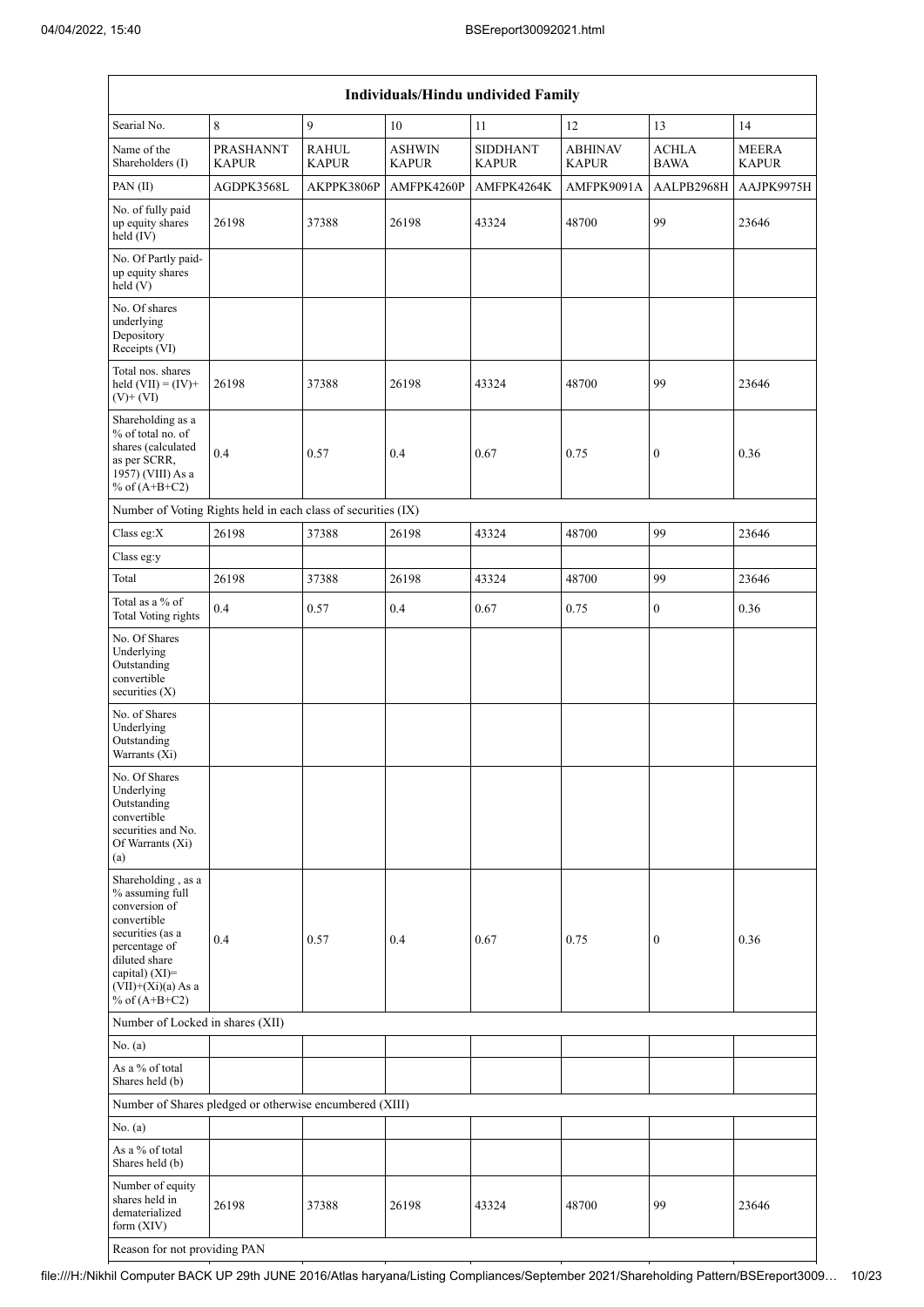| Reason for not<br>providing PAN |                |                   |                   |                |                   |                   |                   |
|---------------------------------|----------------|-------------------|-------------------|----------------|-------------------|-------------------|-------------------|
| Shareholder type                | Promoter Group | Promoter<br>Group | Promoter<br>Group | Promoter Group | Promoter<br>Group | Promoter<br>Group | Promoter<br>Group |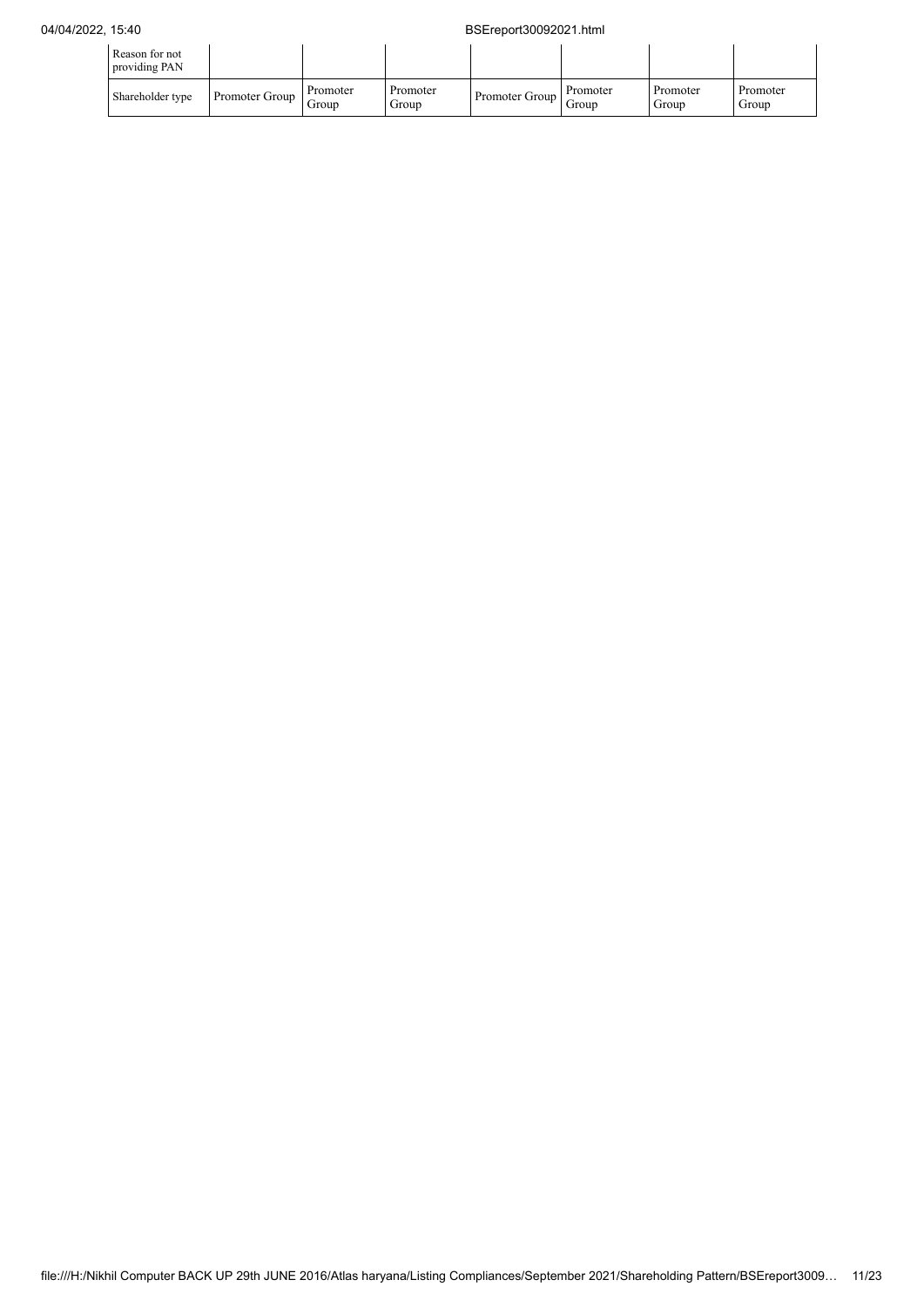| <b>Individuals/Hindu undivided Family</b>                                                                                                                                                |                                  |                                   |                                   |                              |                               |                              |                               |  |  |  |  |  |
|------------------------------------------------------------------------------------------------------------------------------------------------------------------------------------------|----------------------------------|-----------------------------------|-----------------------------------|------------------------------|-------------------------------|------------------------------|-------------------------------|--|--|--|--|--|
| Searial No.                                                                                                                                                                              | 15                               | 16                                | 17                                | 18                           | 19                            | $20\,$                       | 21                            |  |  |  |  |  |
| Name of the<br>Shareholders (I)                                                                                                                                                          | <b>RAJIV</b><br><b>KAPUR HUF</b> | <b>SANJAY</b><br><b>KAPUR HUF</b> | <b>VIKRAM</b><br><b>KAPUR HUF</b> | <b>ANGAD</b><br><b>KAPUR</b> | <b>GAUTAM</b><br><b>KAPUR</b> | <b>RAJIV</b><br><b>KAPUR</b> | <b>VIKRAM</b><br><b>KAPUR</b> |  |  |  |  |  |
| PAN(II)                                                                                                                                                                                  | AAAHR6202B                       | AAAHS9165C                        | AAAHV3440D                        | AAEPK7610A                   | AAFPK7882F                    | AAFPK7883E                   | AAFPK7885C                    |  |  |  |  |  |
| No. of fully paid<br>up equity shares<br>held $(IV)$                                                                                                                                     | 94438                            | 36678                             | 41320                             | 51800                        | 276450                        | 86290                        | 63985                         |  |  |  |  |  |
| No. Of Partly paid-<br>up equity shares<br>held(V)                                                                                                                                       |                                  |                                   |                                   |                              |                               |                              |                               |  |  |  |  |  |
| No. Of shares<br>underlying<br>Depository<br>Receipts (VI)                                                                                                                               |                                  |                                   |                                   |                              |                               |                              |                               |  |  |  |  |  |
| Total nos. shares<br>held $(VII) = (IV) +$<br>$(V)$ + $(VI)$                                                                                                                             | 94438                            | 36678                             | 41320                             | 51800                        | 276450                        | 86290                        | 63985                         |  |  |  |  |  |
| Shareholding as a<br>% of total no. of<br>shares (calculated<br>as per SCRR,<br>1957) (VIII) As a<br>% of $(A+B+C2)$                                                                     | 1.45                             | 0.56                              | 0.64                              | 0.8                          | 4.25                          | 1.33                         | 0.98                          |  |  |  |  |  |
| Number of Voting Rights held in each class of securities (IX)                                                                                                                            |                                  |                                   |                                   |                              |                               |                              |                               |  |  |  |  |  |
| Class eg:X                                                                                                                                                                               | 94438                            | 36678                             | 41320                             | 51800                        | 276450                        | 86290                        | 63985                         |  |  |  |  |  |
| Class eg:y                                                                                                                                                                               |                                  |                                   |                                   |                              |                               |                              |                               |  |  |  |  |  |
| Total                                                                                                                                                                                    | 94438                            | 36678                             | 41320                             | 51800                        | 276450                        | 86290                        | 63985                         |  |  |  |  |  |
| Total as a % of<br>Total Voting rights                                                                                                                                                   | 1.45                             | 0.56                              | 0.64                              | 0.8                          | 4.25                          | 1.33                         | 0.98                          |  |  |  |  |  |
| No. Of Shares<br>Underlying<br>Outstanding<br>convertible<br>securities $(X)$                                                                                                            |                                  |                                   |                                   |                              |                               |                              |                               |  |  |  |  |  |
| No. of Shares<br>Underlying<br>Outstanding<br>Warrants (Xi)                                                                                                                              |                                  |                                   |                                   |                              |                               |                              |                               |  |  |  |  |  |
| No. Of Shares<br>Underlying<br>Outstanding<br>convertible<br>securities and No.<br>Of Warrants (Xi)<br>(a)                                                                               |                                  |                                   |                                   |                              |                               |                              |                               |  |  |  |  |  |
| Shareholding, as a<br>% assuming full<br>conversion of<br>convertible<br>securities (as a<br>percentage of<br>diluted share<br>capital) (XI)=<br>$(VII)+(Xi)(a)$ As a<br>% of $(A+B+C2)$ | 1.45                             | 0.56                              | 0.64                              | 0.8                          | 4.25                          | 1.33                         | 0.98                          |  |  |  |  |  |
| Number of Locked in shares (XII)                                                                                                                                                         |                                  |                                   |                                   |                              |                               |                              |                               |  |  |  |  |  |
| No. (a)                                                                                                                                                                                  |                                  |                                   |                                   |                              |                               |                              |                               |  |  |  |  |  |
| As a % of total<br>Shares held (b)                                                                                                                                                       |                                  |                                   |                                   |                              |                               |                              |                               |  |  |  |  |  |
| Number of Shares pledged or otherwise encumbered (XIII)                                                                                                                                  |                                  |                                   |                                   |                              |                               |                              |                               |  |  |  |  |  |
| No. (a)                                                                                                                                                                                  |                                  |                                   |                                   |                              |                               |                              |                               |  |  |  |  |  |
| As a % of total<br>Shares held (b)                                                                                                                                                       |                                  |                                   |                                   |                              |                               |                              |                               |  |  |  |  |  |
| Number of equity<br>shares held in<br>dematerialized<br>form $(XIV)$                                                                                                                     | 94438                            | 36678                             | 41320                             | 51800                        | 276450                        | 86290                        | 63985                         |  |  |  |  |  |
| Reason for not providing PAN                                                                                                                                                             |                                  |                                   |                                   |                              |                               |                              |                               |  |  |  |  |  |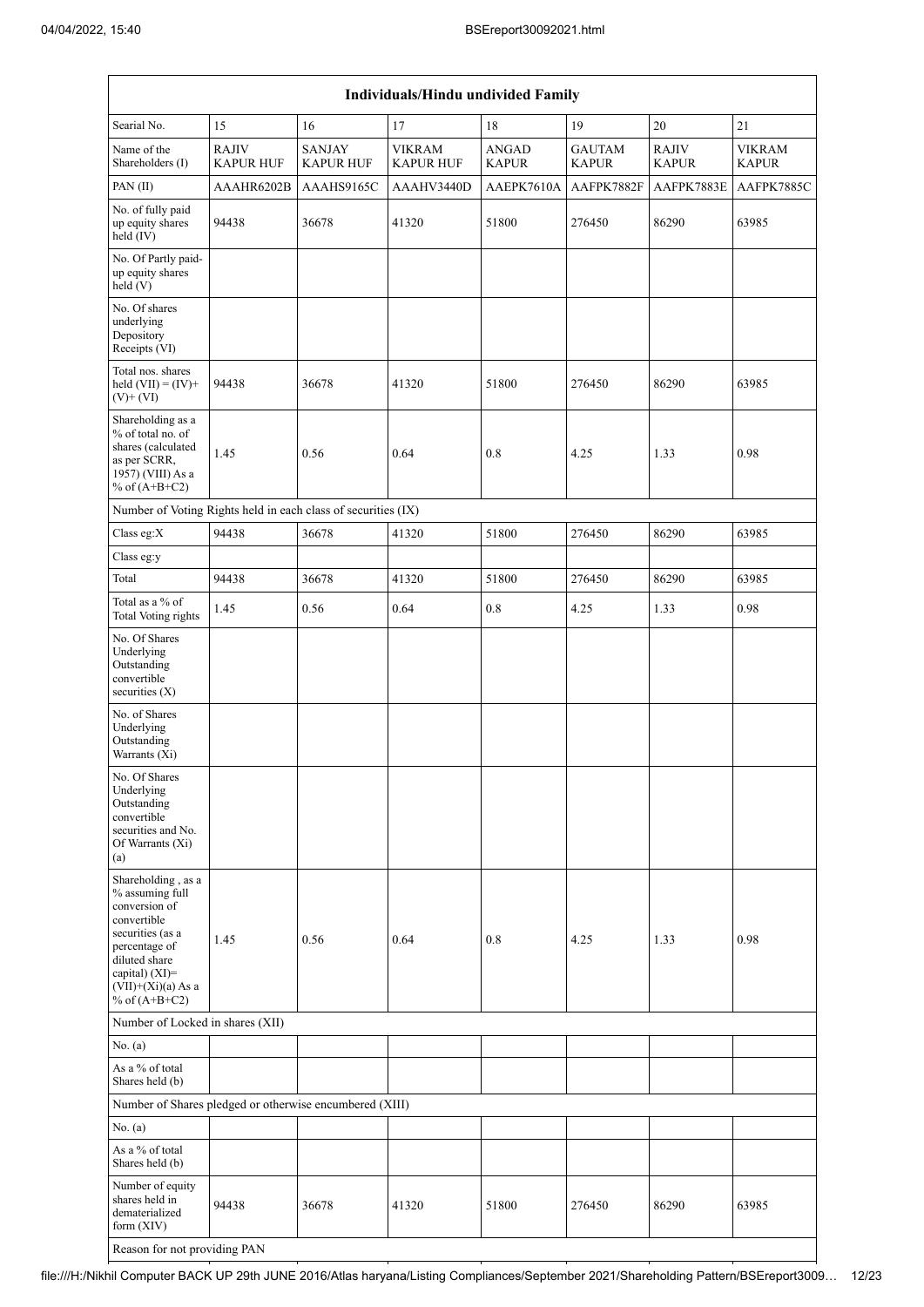## 04/04/2022, 15:40 BSEreport30092021.html

| Reason for not<br>providing PAN |                   |                   |                |                   |                   |                   |                   |
|---------------------------------|-------------------|-------------------|----------------|-------------------|-------------------|-------------------|-------------------|
| Shareholder type                | Promoter<br>Group | Promoter<br>Group | Promoter Group | Promoter<br>Group | Promoter<br>Group | Promoter<br>Group | Promoter<br>Group |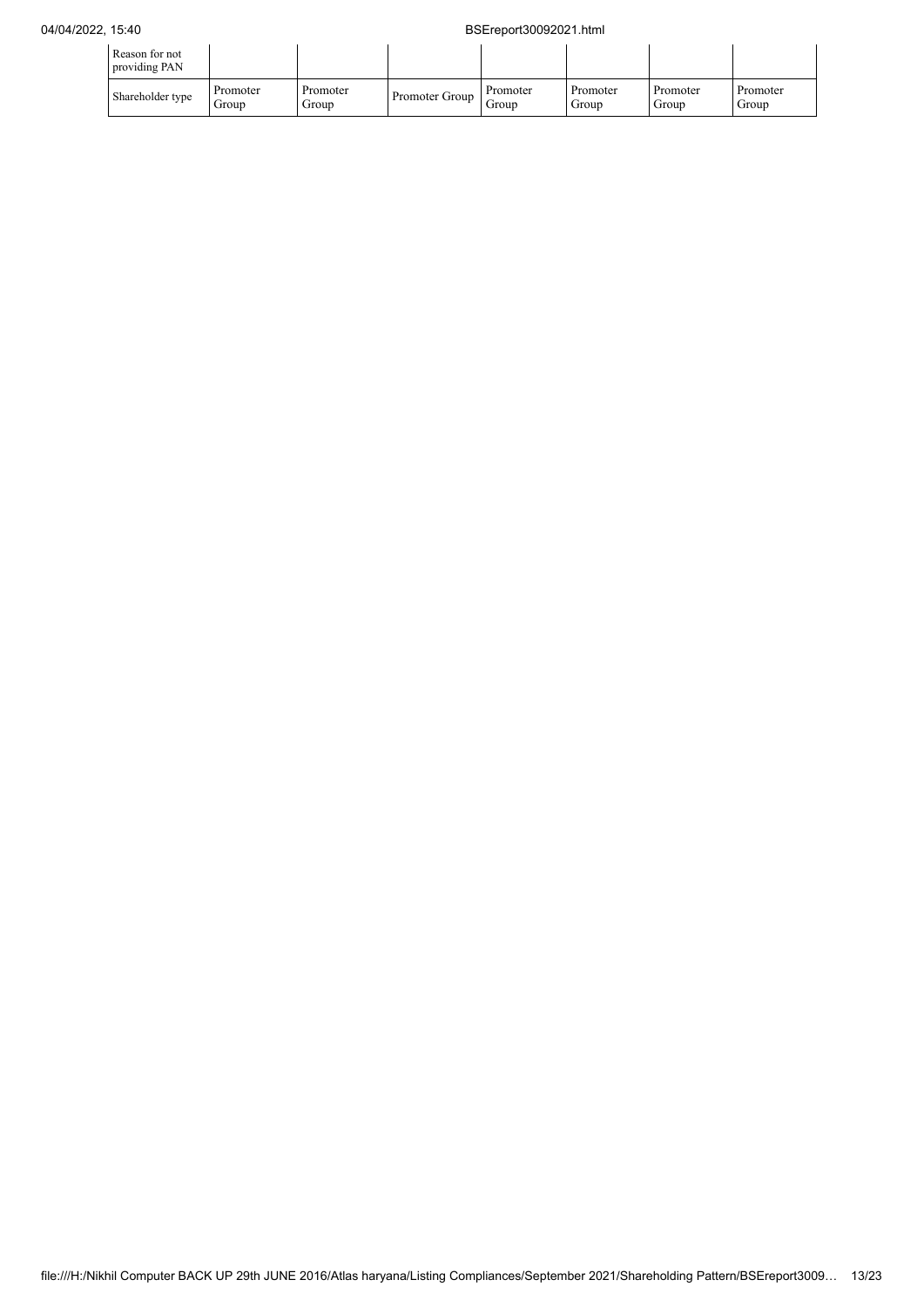| Individuals/Hindu undivided Family                                                                                                                                    |                                                               |                               |                              |                           |                                |                               |                               |  |  |  |
|-----------------------------------------------------------------------------------------------------------------------------------------------------------------------|---------------------------------------------------------------|-------------------------------|------------------------------|---------------------------|--------------------------------|-------------------------------|-------------------------------|--|--|--|
| Searial No.                                                                                                                                                           | 22                                                            | 23                            | $24\,$                       | 25                        | 26                             | $27\,$                        | 28                            |  |  |  |
| Name of the<br>Shareholders (I)                                                                                                                                       | <b>ARUN</b><br><b>KAPUR</b>                                   | <b>SAKSHI</b><br><b>KAPUR</b> | <b>BIMLA</b><br><b>KAPUR</b> | <b>B.D.KAPUR</b><br>(HUF) | <b>RENU</b><br><b>AGGARWAL</b> | <b>MALTIP</b><br><b>MEHRA</b> | <b>JAI DEV</b><br>KAPUR (HUF) |  |  |  |
| PAN(II)                                                                                                                                                               | AAGPK2932H                                                    | ANTPK0379A                    | AAIPK9921A                   | AAEPK7609M                | AACPA2994D                     | AABPM1920E                    | AAAHJ3077J                    |  |  |  |
| No. of fully paid<br>up equity shares<br>held $(IV)$                                                                                                                  | 176                                                           | 13460                         | 12474                        | $\boldsymbol{0}$          | $\mathfrak{2}$                 | $\sqrt{2}$                    | $\boldsymbol{0}$              |  |  |  |
| No. Of Partly paid-<br>up equity shares<br>held $(V)$                                                                                                                 |                                                               |                               |                              |                           |                                |                               |                               |  |  |  |
| No. Of shares<br>underlying<br>Depository<br>Receipts (VI)                                                                                                            |                                                               |                               |                              |                           |                                |                               |                               |  |  |  |
| Total nos. shares<br>held $(VII) = (IV) +$<br>$(V)$ + $(VI)$                                                                                                          | 176                                                           | 13460                         | 12474                        | $\boldsymbol{0}$          | $\overline{c}$                 | 2                             | $\boldsymbol{0}$              |  |  |  |
| Shareholding as a<br>% of total no. of<br>shares (calculated<br>as per SCRR,<br>1957) (VIII) As a<br>% of $(A+B+C2)$                                                  | $\mathbf{0}$                                                  | 0.21                          | 0.19                         | $\boldsymbol{0}$          | $\boldsymbol{0}$               | $\boldsymbol{0}$              | $\boldsymbol{0}$              |  |  |  |
|                                                                                                                                                                       | Number of Voting Rights held in each class of securities (IX) |                               |                              |                           |                                |                               |                               |  |  |  |
| Class eg:X                                                                                                                                                            | 176                                                           | 13460                         | 12474                        | $\overline{0}$            | $\overline{2}$                 | $\overline{c}$                | $\mathbf{0}$                  |  |  |  |
| Class eg:y                                                                                                                                                            |                                                               |                               |                              |                           |                                |                               |                               |  |  |  |
| Total                                                                                                                                                                 | 176                                                           | 13460                         | 12474                        | $\boldsymbol{0}$          | $\overline{2}$                 | $\overline{c}$                | $\mathbf{0}$                  |  |  |  |
| Total as a % of<br><b>Total Voting rights</b>                                                                                                                         | $\theta$                                                      | 0.21                          | 0.19                         | $\boldsymbol{0}$          | $\boldsymbol{0}$               | $\boldsymbol{0}$              | $\boldsymbol{0}$              |  |  |  |
| No. Of Shares<br>Underlying<br>Outstanding<br>convertible<br>securities (X)                                                                                           |                                                               |                               |                              |                           |                                |                               |                               |  |  |  |
| No. of Shares<br>Underlying<br>Outstanding<br>Warrants (Xi)                                                                                                           |                                                               |                               |                              |                           |                                |                               |                               |  |  |  |
| No. Of Shares<br>Underlying<br>Outstanding<br>convertible<br>securities and No.<br>Of Warrants (Xi)<br>(a)                                                            |                                                               |                               |                              |                           |                                |                               |                               |  |  |  |
| Shareholding, as a<br>% assuming full<br>conversion of<br>convertible<br>securities (as a<br>percentage of<br>diluted share<br>capital) (XI)=<br>$(VII)+(Xi)(a)$ As a | $\boldsymbol{0}$                                              | 0.21                          | 0.19                         | $\boldsymbol{0}$          | $\boldsymbol{0}$               | $\boldsymbol{0}$              | $\boldsymbol{0}$              |  |  |  |
| % of $(A+B+C2)$                                                                                                                                                       |                                                               |                               |                              |                           |                                |                               |                               |  |  |  |
| Number of Locked in shares (XII)                                                                                                                                      |                                                               |                               |                              |                           |                                |                               |                               |  |  |  |
| No. (a)<br>As a % of total<br>Shares held (b)                                                                                                                         |                                                               |                               |                              |                           |                                |                               |                               |  |  |  |
| Number of Shares pledged or otherwise encumbered (XIII)                                                                                                               |                                                               |                               |                              |                           |                                |                               |                               |  |  |  |
| No. (a)                                                                                                                                                               |                                                               |                               |                              |                           |                                |                               |                               |  |  |  |
| As a % of total<br>Shares held (b)                                                                                                                                    |                                                               |                               |                              |                           |                                |                               |                               |  |  |  |
| Number of equity<br>shares held in<br>dematerialized<br>form $(XIV)$                                                                                                  | $\mathbf{0}$                                                  | 13460                         | $\boldsymbol{0}$             | $\boldsymbol{0}$          | $\boldsymbol{0}$               | $\overline{c}$                | $\boldsymbol{0}$              |  |  |  |
| Reason for not providing PAN                                                                                                                                          |                                                               |                               |                              |                           |                                |                               |                               |  |  |  |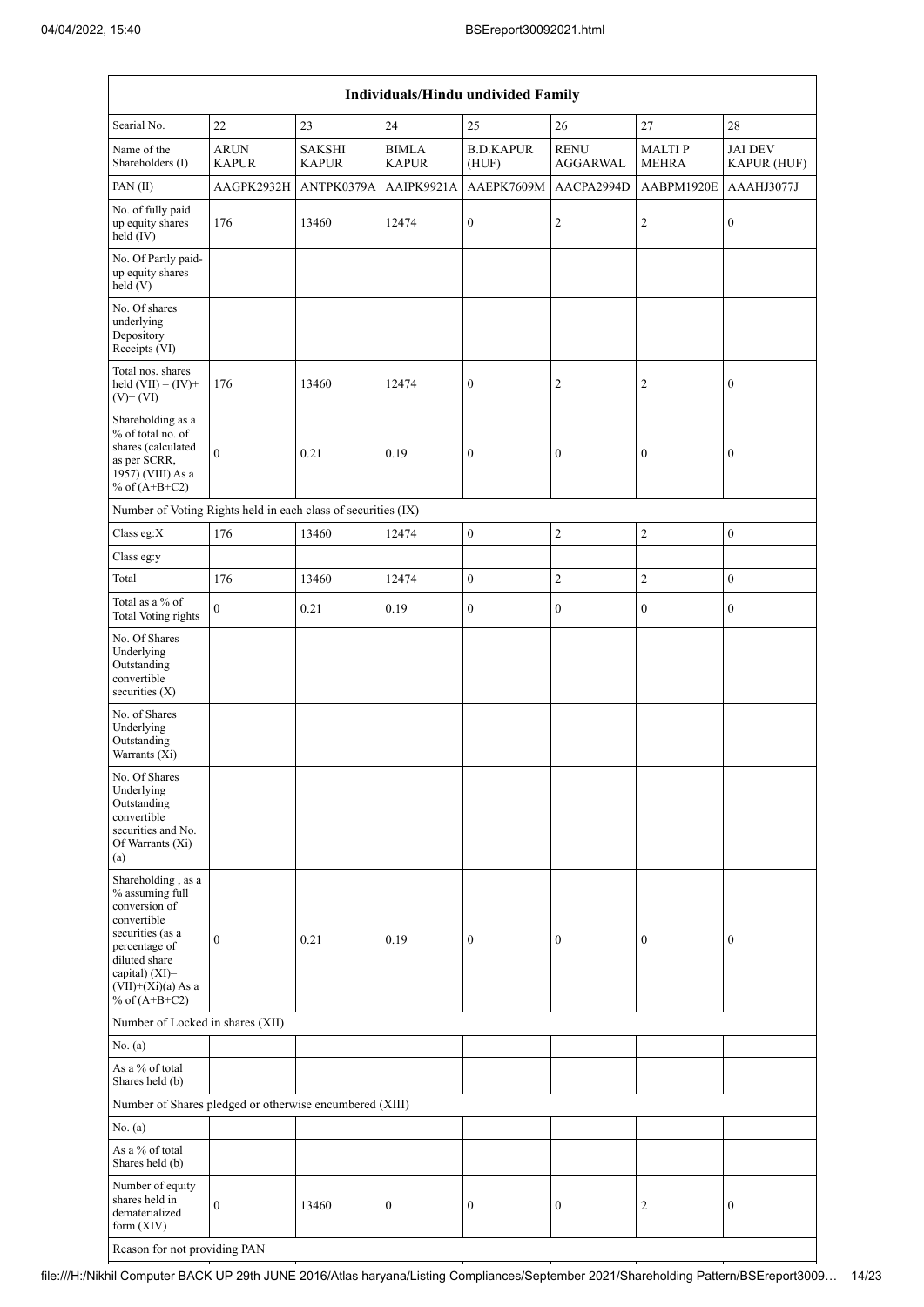| Reason for not<br>providing PAN |                   |                   |                   |          |                   |                   |          |
|---------------------------------|-------------------|-------------------|-------------------|----------|-------------------|-------------------|----------|
| Shareholder type                | Promoter<br>Group | Promoter<br>Group | Promoter<br>Group | Promoter | Promoter<br>Group | Promoter<br>Group | Promoter |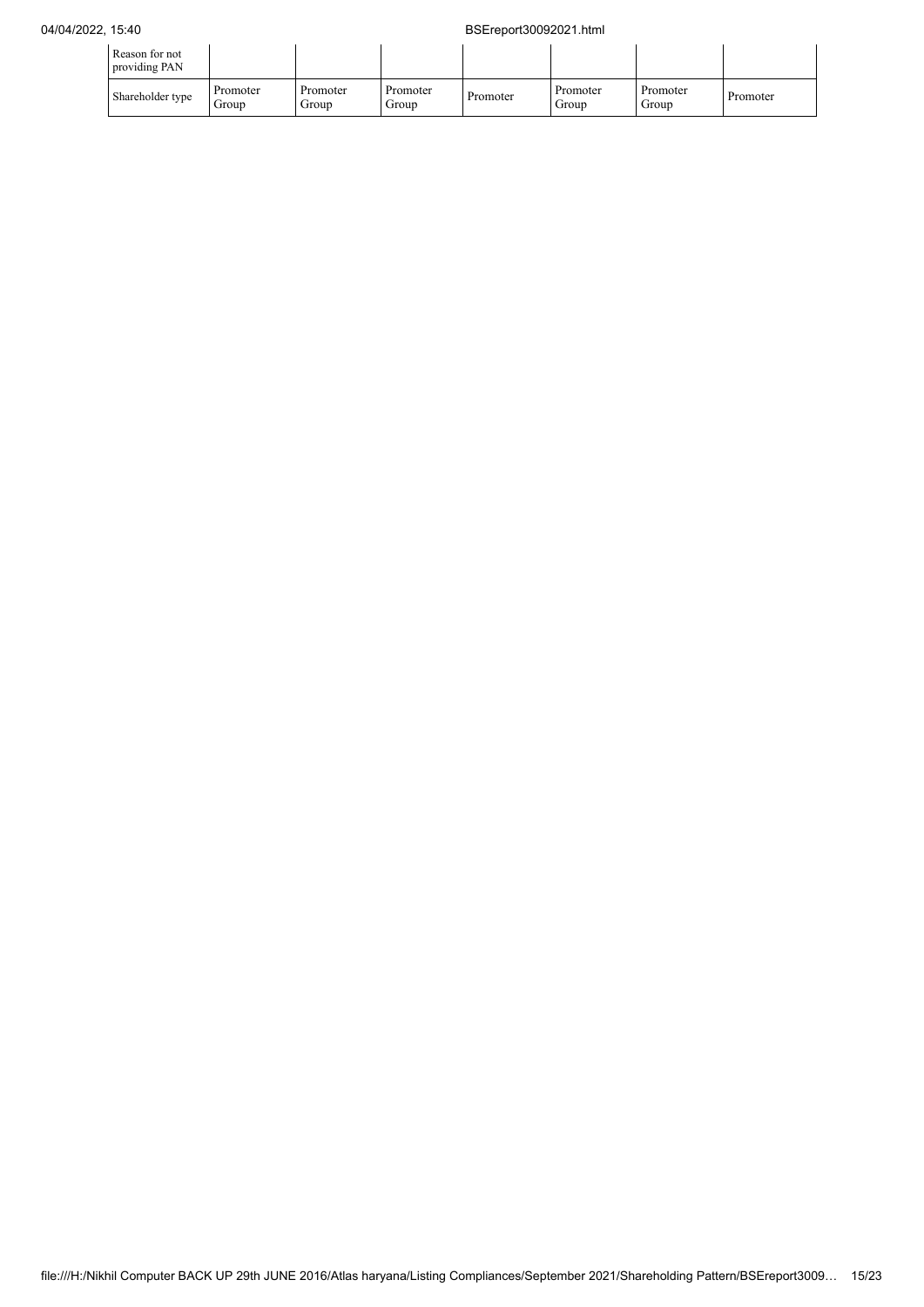| Individuals/Hindu undivided Family                                                                                                                                                       |                                                         |                |                     |                  |                       |  |  |  |  |
|------------------------------------------------------------------------------------------------------------------------------------------------------------------------------------------|---------------------------------------------------------|----------------|---------------------|------------------|-----------------------|--|--|--|--|
| Searial No.                                                                                                                                                                              | 29                                                      | 30             | 31                  | 32               |                       |  |  |  |  |
| Name of the<br>Shareholders (I)                                                                                                                                                          | <b>ASHWATH KAPUR</b>                                    | RAOSHMI KAPUR. | <b>AKSHAY KAPUR</b> | Neely Kapur      | Click here to go back |  |  |  |  |
| PAN(II)                                                                                                                                                                                  | AARPK8585B                                              | AGGPK2181E     | AANPK5146Q          | AGDPK3341F       | Total                 |  |  |  |  |
| No. of fully paid<br>up equity shares<br>held (IV)                                                                                                                                       | 26124                                                   | 27084          | 26124               | 0                | 1551050               |  |  |  |  |
| No. Of Partly paid-<br>up equity shares<br>held(V)                                                                                                                                       |                                                         |                |                     |                  |                       |  |  |  |  |
| No. Of shares<br>underlying<br>Depository<br>Receipts (VI)                                                                                                                               |                                                         |                |                     |                  |                       |  |  |  |  |
| Total nos. shares<br>held $(VII) = (IV) +$<br>$(V)$ + $(VI)$                                                                                                                             | 26124                                                   | 27084          | 26124               | $\boldsymbol{0}$ | 1551050               |  |  |  |  |
| Shareholding as a<br>% of total no. of<br>shares (calculated<br>as per SCRR,<br>1957) (VIII) As a<br>% of $(A+B+C2)$                                                                     | 0.4                                                     | 0.42           | 0.4                 | 0                | 23.85                 |  |  |  |  |
| Number of Voting Rights held in each class of securities (IX)                                                                                                                            |                                                         |                |                     |                  |                       |  |  |  |  |
| Class eg:X                                                                                                                                                                               | 26124                                                   | 27084          | 26124               | $\boldsymbol{0}$ | 1551050               |  |  |  |  |
| Class eg:y                                                                                                                                                                               |                                                         |                |                     |                  |                       |  |  |  |  |
| Total                                                                                                                                                                                    | 26124                                                   | 27084          | 26124               | $\overline{0}$   | 1551050               |  |  |  |  |
| Total as a % of<br><b>Total Voting rights</b>                                                                                                                                            | 0.4                                                     | 0.42           | 0.4                 | 0                | 23.85                 |  |  |  |  |
| No. Of Shares<br>Underlying<br>Outstanding<br>convertible<br>securities $(X)$                                                                                                            |                                                         |                |                     |                  |                       |  |  |  |  |
| No. of Shares<br>Underlying<br>Outstanding<br>Warrants (Xi)                                                                                                                              |                                                         |                |                     |                  |                       |  |  |  |  |
| No. Of Shares<br>Underlying<br>Outstanding<br>convertible<br>securities and No.<br>Of Warrants (Xi)<br>(a)                                                                               |                                                         |                |                     |                  |                       |  |  |  |  |
| Shareholding, as a<br>% assuming full<br>conversion of<br>convertible<br>securities (as a<br>percentage of<br>diluted share<br>capital) (XI)=<br>$(VII)+(Xi)(a)$ As a<br>% of $(A+B+C2)$ | 0.4                                                     | 0.42           | 0.4                 | 0                | 23.85                 |  |  |  |  |
| Number of Locked in shares (XII)                                                                                                                                                         |                                                         |                |                     |                  |                       |  |  |  |  |
| No. (a)                                                                                                                                                                                  |                                                         |                |                     |                  |                       |  |  |  |  |
| As a % of total<br>Shares held (b)                                                                                                                                                       |                                                         |                |                     |                  |                       |  |  |  |  |
|                                                                                                                                                                                          | Number of Shares pledged or otherwise encumbered (XIII) |                |                     |                  |                       |  |  |  |  |
| No. (a)                                                                                                                                                                                  |                                                         |                |                     |                  |                       |  |  |  |  |
| As a $\%$ of total<br>Shares held (b)                                                                                                                                                    |                                                         |                |                     |                  |                       |  |  |  |  |
| Number of equity<br>shares held in<br>dematerialized<br>form $(XIV)$                                                                                                                     | 26124                                                   | 27084          | 26124               | 0                | 1521174               |  |  |  |  |
| Reason for not providing PAN                                                                                                                                                             |                                                         |                |                     |                  |                       |  |  |  |  |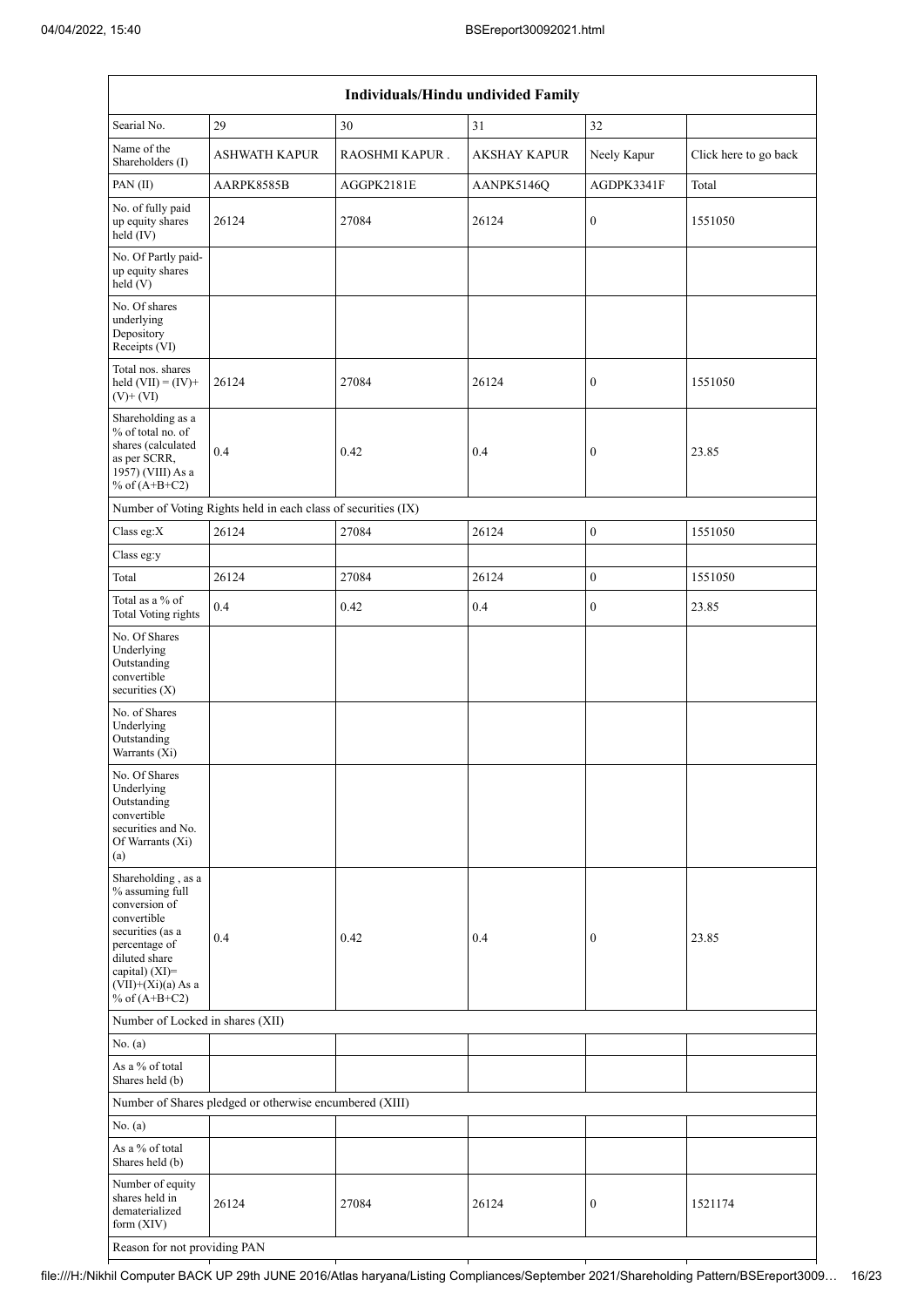| Reason for not<br>providing PAN |                |                |                |                |  |
|---------------------------------|----------------|----------------|----------------|----------------|--|
| Shareholder type                | Promoter Group | Promoter Group | Promoter Group | Promoter Group |  |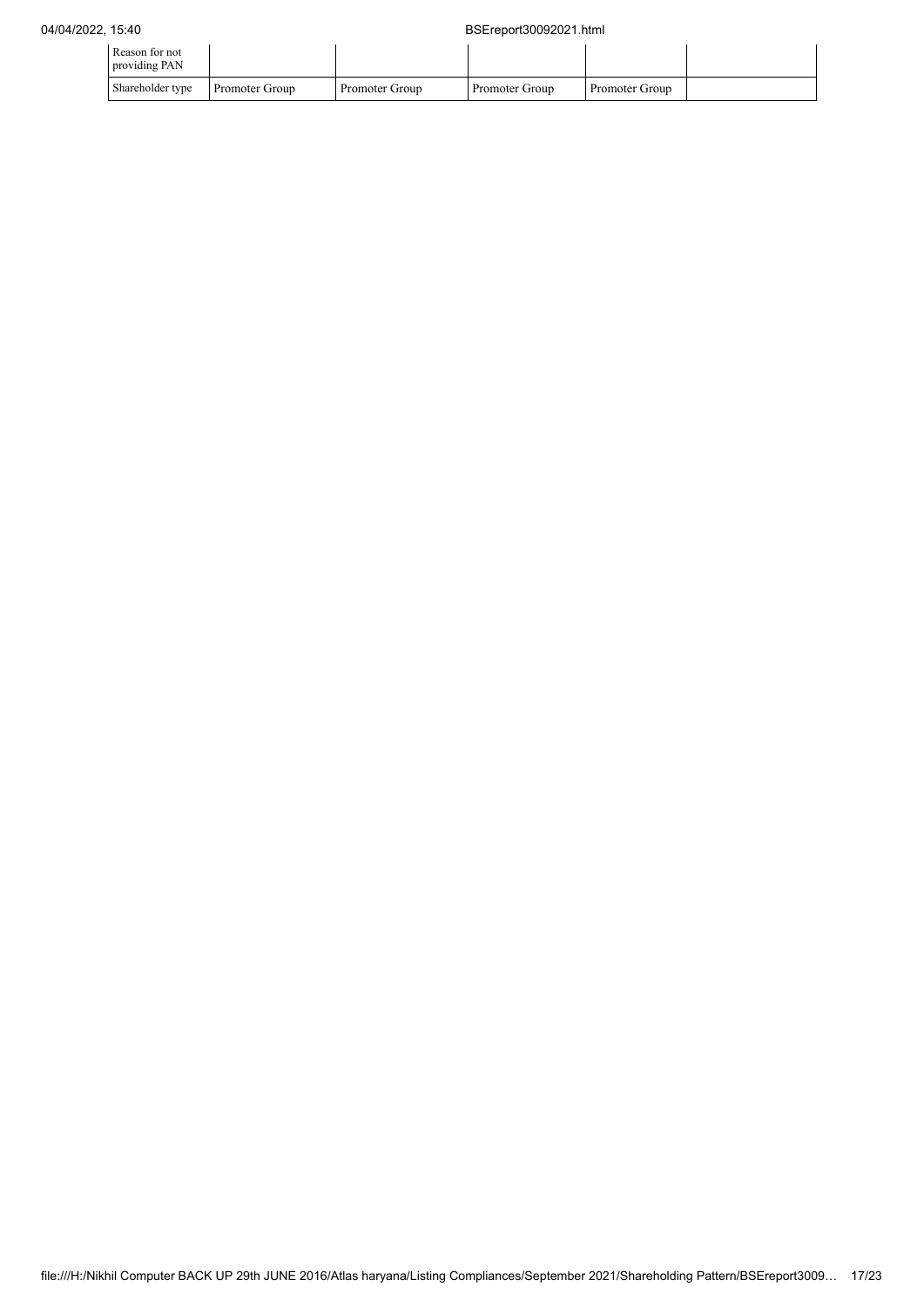$\overline{\phantom{a}}$ 

| Any Other (specify)                                                                                                                                                                |                                                               |                                         |                                                  |                                           |                          |  |  |  |  |
|------------------------------------------------------------------------------------------------------------------------------------------------------------------------------------|---------------------------------------------------------------|-----------------------------------------|--------------------------------------------------|-------------------------------------------|--------------------------|--|--|--|--|
| Searial No.                                                                                                                                                                        | $\mathbf{1}$                                                  | $\overline{c}$                          | $\overline{3}$                                   | $\overline{4}$                            |                          |  |  |  |  |
| Category                                                                                                                                                                           | <b>Bodies Corporate</b>                                       | <b>Bodies Corporate</b>                 | <b>Bodies Corporate</b>                          | <b>Bodies Corporate</b>                   | Click here<br>to go back |  |  |  |  |
| Name of the<br>Shareholders (I)                                                                                                                                                    | <b>M/S LIMROSE</b><br><b>ENGINEERING WORKS</b><br>P LTD       | <b>JANKIDAS &amp;</b><br>SONS PVT. LTD. | M/S CORONA RIM<br>MANUFACTURING CO<br><b>LTD</b> | THE MILTON CYCLE<br><b>INDUSTRIES LTD</b> |                          |  |  |  |  |
| PAN(II)                                                                                                                                                                            | AAACL0064A                                                    | AAACJ0154D                              | AACFC3482G                                       | AABCM3269R                                | Total                    |  |  |  |  |
| No. of the<br>Shareholders (I)                                                                                                                                                     | 1                                                             | 1                                       | $\mathbf{1}$                                     | 1                                         | $\overline{4}$           |  |  |  |  |
| No. of fully paid<br>up equity shares<br>held $(IV)$                                                                                                                               | 515300                                                        | 14282                                   | 7176                                             | 651692                                    | 1188450                  |  |  |  |  |
| No. Of Partly paid-<br>up equity shares<br>held(V)                                                                                                                                 |                                                               |                                         |                                                  |                                           |                          |  |  |  |  |
| No. Of shares<br>underlying<br>Depository<br>Receipts (VI)                                                                                                                         |                                                               |                                         |                                                  |                                           |                          |  |  |  |  |
| Total nos. shares<br>held $(VII) = (IV) +$<br>$(V)$ + $(VI)$                                                                                                                       | 515300                                                        | 14282                                   | 7176                                             | 651692                                    | 1188450                  |  |  |  |  |
| Shareholding as a<br>% of total no. of<br>shares (calculated<br>as per SCRR,<br>1957) (VIII) As a<br>% of $(A+B+C2)$                                                               | 7.92                                                          | 0.22                                    | 0.11                                             | 10.02                                     | 18.27                    |  |  |  |  |
|                                                                                                                                                                                    | Number of Voting Rights held in each class of securities (IX) |                                         |                                                  |                                           |                          |  |  |  |  |
| Class eg: X                                                                                                                                                                        | 515300                                                        | 14282                                   | 7176                                             | 651692                                    | 1188450                  |  |  |  |  |
| Class eg:y                                                                                                                                                                         |                                                               |                                         |                                                  |                                           |                          |  |  |  |  |
| Total                                                                                                                                                                              | 515300                                                        | 14282                                   | 7176                                             | 651692                                    | 1188450                  |  |  |  |  |
| Total as a % of<br><b>Total Voting rights</b>                                                                                                                                      | 7.92                                                          | 0.22                                    | 0.11                                             | 10.02                                     | 18.27                    |  |  |  |  |
| No. Of Shares<br>Underlying<br>Outstanding<br>convertible<br>securities $(X)$                                                                                                      |                                                               |                                         |                                                  |                                           |                          |  |  |  |  |
| No. of Shares<br>Underlying<br>Outstanding<br>Warrants (Xi)                                                                                                                        |                                                               |                                         |                                                  |                                           |                          |  |  |  |  |
| No. Of Shares<br>Underlying<br>Outstanding<br>convertible<br>securities and No.<br>Of Warrants (Xi)<br>(a)                                                                         |                                                               |                                         |                                                  |                                           |                          |  |  |  |  |
| Shareholding, as a<br>% assuming full<br>conversion of<br>convertible<br>securities (as a<br>percentage of<br>diluted share<br>capital) (XI)=<br>(VII)+(X) As a %<br>of $(A+B+C2)$ | 7.92                                                          | 0.22                                    | 0.11                                             | 10.02                                     | 18.27                    |  |  |  |  |
| Number of Locked in shares (XII)                                                                                                                                                   |                                                               |                                         |                                                  |                                           |                          |  |  |  |  |
| No. (a)                                                                                                                                                                            |                                                               |                                         |                                                  |                                           |                          |  |  |  |  |
| As a % of total<br>Shares held (b)                                                                                                                                                 |                                                               |                                         |                                                  |                                           |                          |  |  |  |  |
|                                                                                                                                                                                    | Number of Shares pledged or otherwise encumbered (XIII)       |                                         |                                                  |                                           |                          |  |  |  |  |
| No. (a)                                                                                                                                                                            |                                                               |                                         |                                                  |                                           |                          |  |  |  |  |
| As a $\%$ of total                                                                                                                                                                 |                                                               |                                         |                                                  |                                           |                          |  |  |  |  |

 $\mathbf{I}$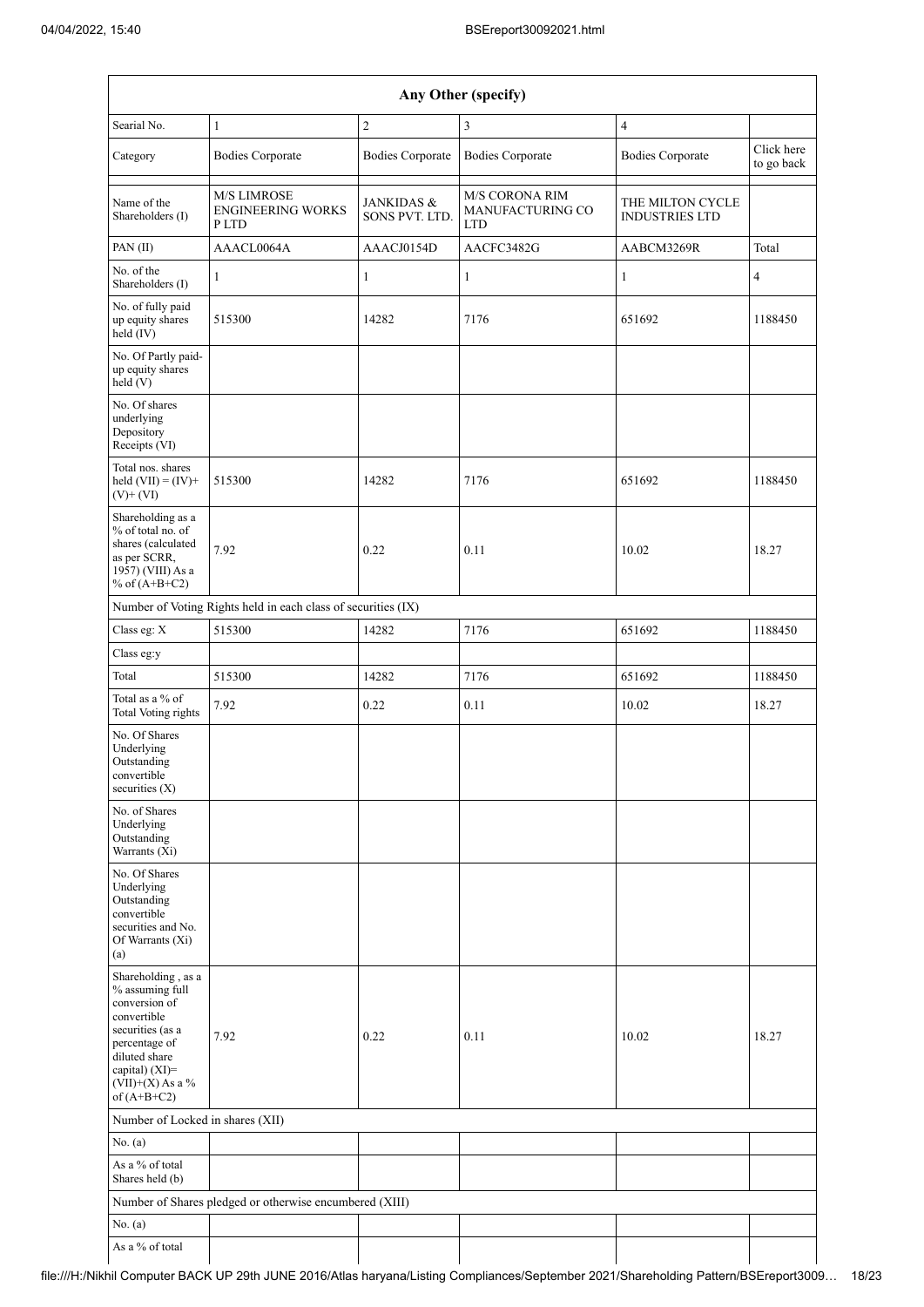## 04/04/2022, 15:40 BSEreport30092021.html

| Shares held (b)                                                      |                |                |                |                |         |  |  |  |
|----------------------------------------------------------------------|----------------|----------------|----------------|----------------|---------|--|--|--|
| Number of equity<br>shares held in<br>dematerialized<br>form $(XIV)$ | 515300         | 14282          |                | 651692         | 1181274 |  |  |  |
| Reason for not providing PAN                                         |                |                |                |                |         |  |  |  |
| Reason for not<br>providing PAN                                      |                |                |                |                |         |  |  |  |
| Shareholder type                                                     | Promoter Group | Promoter Group | Promoter Group | Promoter Group |         |  |  |  |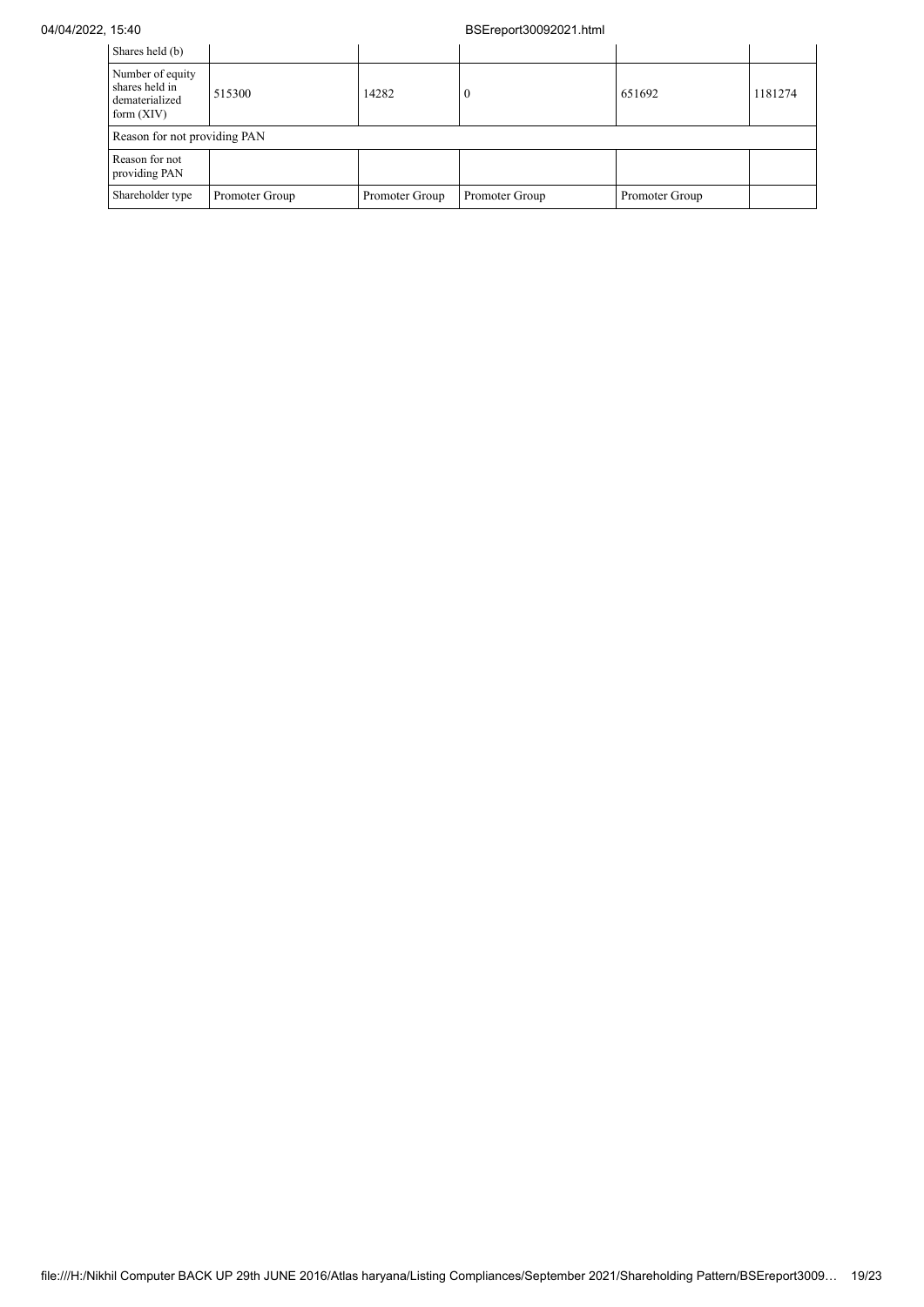$\mathsf{r}$ 

 $\overline{\phantom{a}}$ 

|                                                                                                                                                                                    | Individuals - ii. Individual shareholders holding nominal share capital in excess of Rs. 2 lakhs. |                       |
|------------------------------------------------------------------------------------------------------------------------------------------------------------------------------------|---------------------------------------------------------------------------------------------------|-----------------------|
| Searial No.                                                                                                                                                                        | $\mathbf{1}$                                                                                      |                       |
| Name of the<br>Shareholders (I)                                                                                                                                                    | <b>RAMESH CHAND</b>                                                                               | Click here to go back |
| PAN(II)                                                                                                                                                                            | AANPC2926N                                                                                        | Total                 |
| No. of fully paid<br>up equity shares<br>held (IV)                                                                                                                                 | 77406                                                                                             | 77406                 |
| No. Of Partly paid-<br>up equity shares<br>held(V)                                                                                                                                 |                                                                                                   |                       |
| No. Of shares<br>underlying<br>Depository<br>Receipts (VI)                                                                                                                         |                                                                                                   |                       |
| Total nos. shares<br>held $(VII) = (IV) +$<br>$(V)+(VI)$                                                                                                                           | 77406                                                                                             | 77406                 |
| Shareholding as a<br>% of total no. of<br>shares (calculated<br>as per SCRR,<br>1957) (VIII) As a<br>% of $(A+B+C2)$                                                               | 1.19                                                                                              | 1.19                  |
|                                                                                                                                                                                    | Number of Voting Rights held in each class of securities (IX)                                     |                       |
| Class eg: X                                                                                                                                                                        | 77406                                                                                             | 77406                 |
| Class eg:y                                                                                                                                                                         |                                                                                                   |                       |
| Total                                                                                                                                                                              | 77406                                                                                             | 77406                 |
| Total as a % of<br><b>Total Voting rights</b>                                                                                                                                      | 1.19                                                                                              | 1.19                  |
| No. Of Shares<br>Underlying<br>Outstanding<br>convertible<br>securities $(X)$                                                                                                      |                                                                                                   |                       |
| No. of Shares<br>Underlying<br>Outstanding<br>Warrants (Xi)                                                                                                                        |                                                                                                   |                       |
| No. Of Shares<br>Underlying<br>Outstanding<br>convertible<br>securities and No.<br>Of Warrants (Xi)<br>(a)                                                                         |                                                                                                   |                       |
| Shareholding, as a<br>% assuming full<br>conversion of<br>convertible<br>securities (as a<br>percentage of<br>diluted share<br>capital) (XI)=<br>(VII)+(X) As a %<br>of $(A+B+C2)$ | 1.19                                                                                              | 1.19                  |
| Number of Locked in shares (XII)                                                                                                                                                   |                                                                                                   |                       |
| No. (a)                                                                                                                                                                            |                                                                                                   |                       |
| As a % of total<br>Shares held (b)                                                                                                                                                 |                                                                                                   |                       |
| Number of equity<br>shares held in<br>dematerialized<br>form (XIV)                                                                                                                 | 77406                                                                                             | 77406                 |
| Reason for not providing PAN                                                                                                                                                       |                                                                                                   |                       |
| Reason for not<br>providing PAN                                                                                                                                                    |                                                                                                   |                       |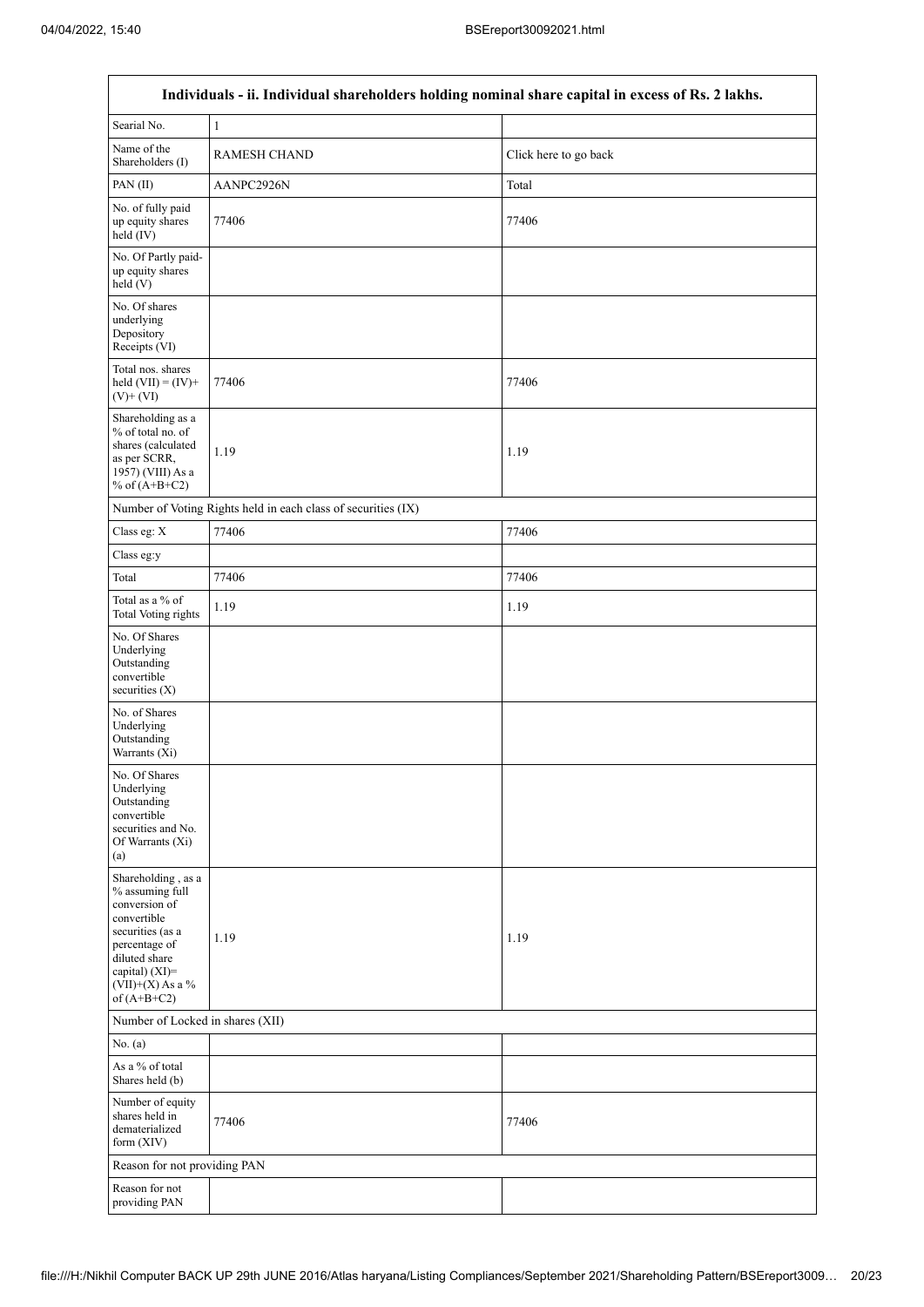| Any Other (specify)                                                                                                                                                                  |                            |                                                               |                     |                                     |             |                          |  |  |
|--------------------------------------------------------------------------------------------------------------------------------------------------------------------------------------|----------------------------|---------------------------------------------------------------|---------------------|-------------------------------------|-------------|--------------------------|--|--|
| Searial No.                                                                                                                                                                          | $\mathbf{1}$               | $\overline{2}$                                                | $\overline{3}$      | $\overline{4}$                      | 5           |                          |  |  |
| Category                                                                                                                                                                             | <b>Bodies</b><br>Corporate | Non-Resident Indian<br>(NRI)                                  | Clearing<br>Members | Director or Director's<br>Relatives | <b>IEPF</b> |                          |  |  |
| Category / More<br>than 1 percentage                                                                                                                                                 | Category                   | Category                                                      | Category            | Category                            | Category    |                          |  |  |
| Name of the<br>Shareholders (I)                                                                                                                                                      |                            |                                                               |                     |                                     |             | Click here to go<br>back |  |  |
| PAN(II)                                                                                                                                                                              |                            |                                                               |                     |                                     |             | Total                    |  |  |
| No. of the<br>Shareholders (I)                                                                                                                                                       | 90                         | 91                                                            | 4                   | 1                                   | 1           | 187                      |  |  |
| No. of fully paid<br>up equity shares<br>held (IV)                                                                                                                                   | 183151                     | 65059                                                         | 19553               | 120                                 | 164304      | 432187                   |  |  |
| No. Of Partly paid-<br>up equity shares<br>held(V)                                                                                                                                   |                            |                                                               |                     |                                     |             |                          |  |  |
| No. Of shares<br>underlying<br>Depository<br>Receipts (VI)                                                                                                                           |                            |                                                               |                     |                                     |             |                          |  |  |
| Total nos. shares<br>held $(VII) = (IV) +$<br>$(V)$ + $(VI)$                                                                                                                         | 183151                     | 65059                                                         | 19553               | 120                                 | 164304      | 432187                   |  |  |
| Shareholding as a<br>% of total no. of<br>shares (calculated<br>as per SCRR,<br>1957) (VIII) As a<br>% of $(A+B+C2)$                                                                 | 2.82                       | 1                                                             | 0.3                 | $\boldsymbol{0}$                    | 2.53        | 6.65                     |  |  |
|                                                                                                                                                                                      |                            | Number of Voting Rights held in each class of securities (IX) |                     |                                     |             |                          |  |  |
| Class eg: X                                                                                                                                                                          | 183151                     | 65059                                                         | 19553               | 120                                 | 164304      | 432187                   |  |  |
| Class eg:y                                                                                                                                                                           |                            |                                                               |                     |                                     |             |                          |  |  |
| Total                                                                                                                                                                                | 183151                     | 65059                                                         | 19553               | 120                                 | 164304      | 432187                   |  |  |
| Total as a % of<br><b>Total Voting rights</b>                                                                                                                                        | 2.82                       | $\mathbf{1}$                                                  | 0.3                 | $\boldsymbol{0}$                    | 2.53        | 6.65                     |  |  |
| No. Of Shares<br>Underlying<br>Outstanding<br>convertible<br>securities (X)                                                                                                          |                            |                                                               |                     |                                     |             |                          |  |  |
| No. of Shares<br>Underlying<br>Outstanding<br>Warrants (Xi)                                                                                                                          |                            |                                                               |                     |                                     |             |                          |  |  |
| No. Of Shares<br>Underlying<br>Outstanding<br>convertible<br>securities and No.<br>Of Warrants (Xi)<br>(a)                                                                           |                            |                                                               |                     |                                     |             |                          |  |  |
| Shareholding, as a<br>% assuming full<br>conversion of<br>convertible<br>securities (as a<br>percentage of<br>diluted share<br>capital) (XI)=<br>$(VII)+(X)$ As a %<br>of $(A+B+C2)$ | 2.82                       | 1                                                             | 0.3                 | $\boldsymbol{0}$                    | 2.53        | 6.65                     |  |  |
| Number of Locked in shares (XII)                                                                                                                                                     |                            |                                                               |                     |                                     |             |                          |  |  |
| No. (a)                                                                                                                                                                              |                            |                                                               |                     |                                     |             |                          |  |  |
| As a % of total<br>Shares held (b)                                                                                                                                                   |                            |                                                               |                     |                                     |             |                          |  |  |
| Number of equity<br>shares held in<br>dematerialized<br>form (XIV)                                                                                                                   | 180641                     | 64809                                                         | 19553               | $\boldsymbol{0}$                    | 164304      | 429307                   |  |  |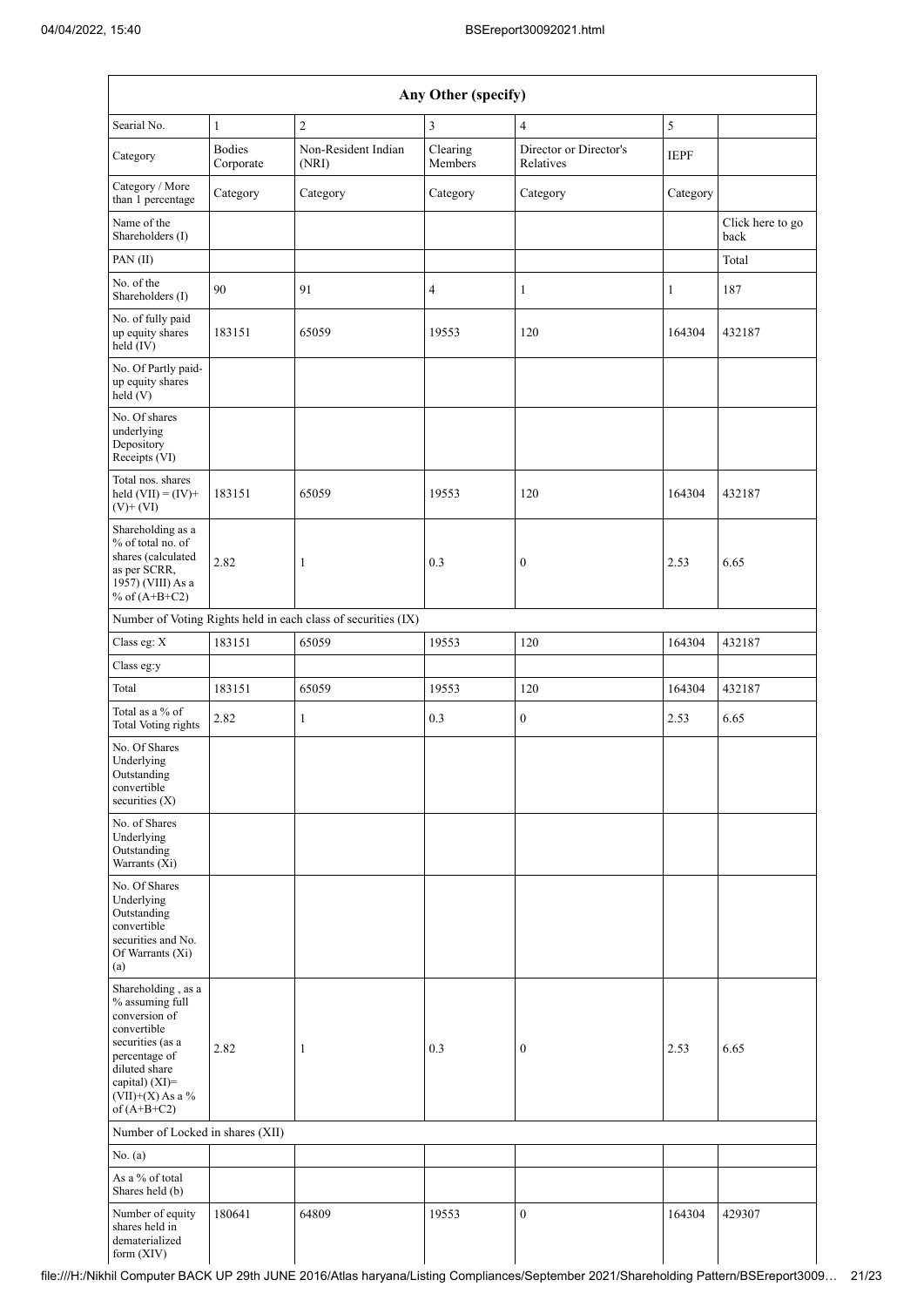| Reason for not providing PAN    |  |  |  |  |  |  |  |
|---------------------------------|--|--|--|--|--|--|--|
| Reason for not<br>providing PAN |  |  |  |  |  |  |  |